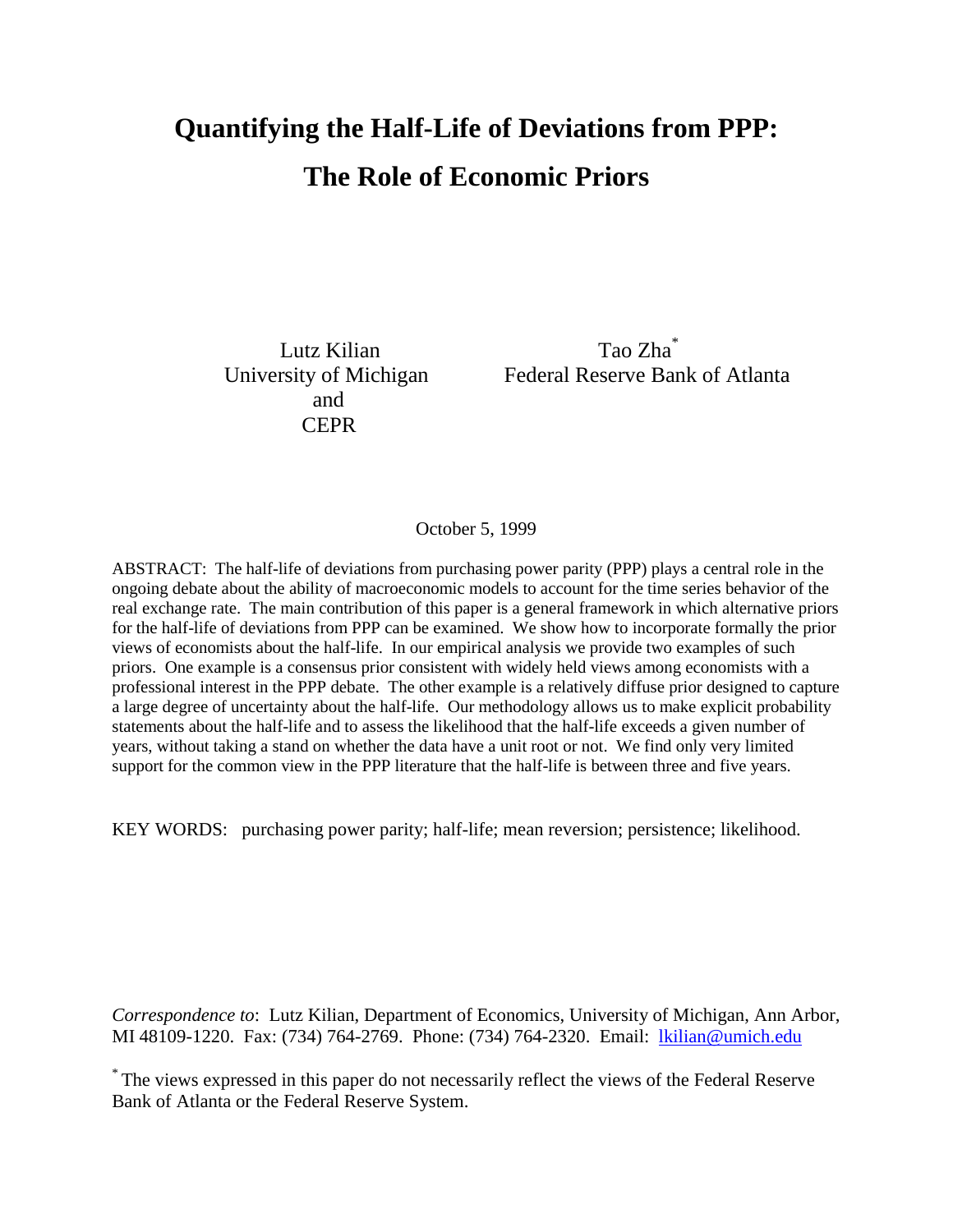#### **1. Introduction**

 $\overline{a}$ 

The half-life of deviations from purchasing power parity (PPP) is a commonly-used measure of the degree of mean reversion in real exchange rates.<sup>1</sup> The half-life may be obtained from the impulse response function of the univariate time series representation of the real exchange rate. It is defined as the number of years that it takes for deviations from PPP to subside permanently below 0.5 in response to a unit shock in the level of the series. This particular notion of the degree of mean reversion in real exchange rates plays an important role in the ongoing debate about the ability of macroeconomic models to account for the time series behavior of the real exchange rate. The following quote by Rogoff (1996, p. 664, emphasis added) conveys the essence of the debate:

"It would seem hard to explain the short-term volatility [of real exchange rates] without a dominant role for shocks to money and financial markets. But given that such shocks should be largely neutral in the medium run, it is hard to see how this explanation is consistent with a *halflife for PPP deviations of three to five years*."

Despite the prominent role of the half-life in this debate, there does not exist a methodology for assessing the probability that the value of the half-life is contained in a given range. This paper provides a general Bayesian framework for this purpose. Our methodology allows us to derive the entire probability distribution of the half-life. Specifically, we may ask what the probability is that the half-life exceeds a given number of years. Such questions arise naturally in economic discussions of long-run PPP, because different theoretical models have different implications for the half-life. For example, it is often argued that models without real

<sup>1</sup> See Frankel (1986), Frankel and Froot (1987), Abuaf and Jorion (1990), Diebold, Husted and Rush (1991), Wei and Parsley (1995), Froot and Rogoff (1995), Parsley and Wei (1996), Lothian and Taylor (1996), Wu (1996), Rogoff (1996), Papell (1997), Taylor and Peel (1998), Caner and Kilian (1999), Cheung and Lai (1999), Murray and Papell (1999).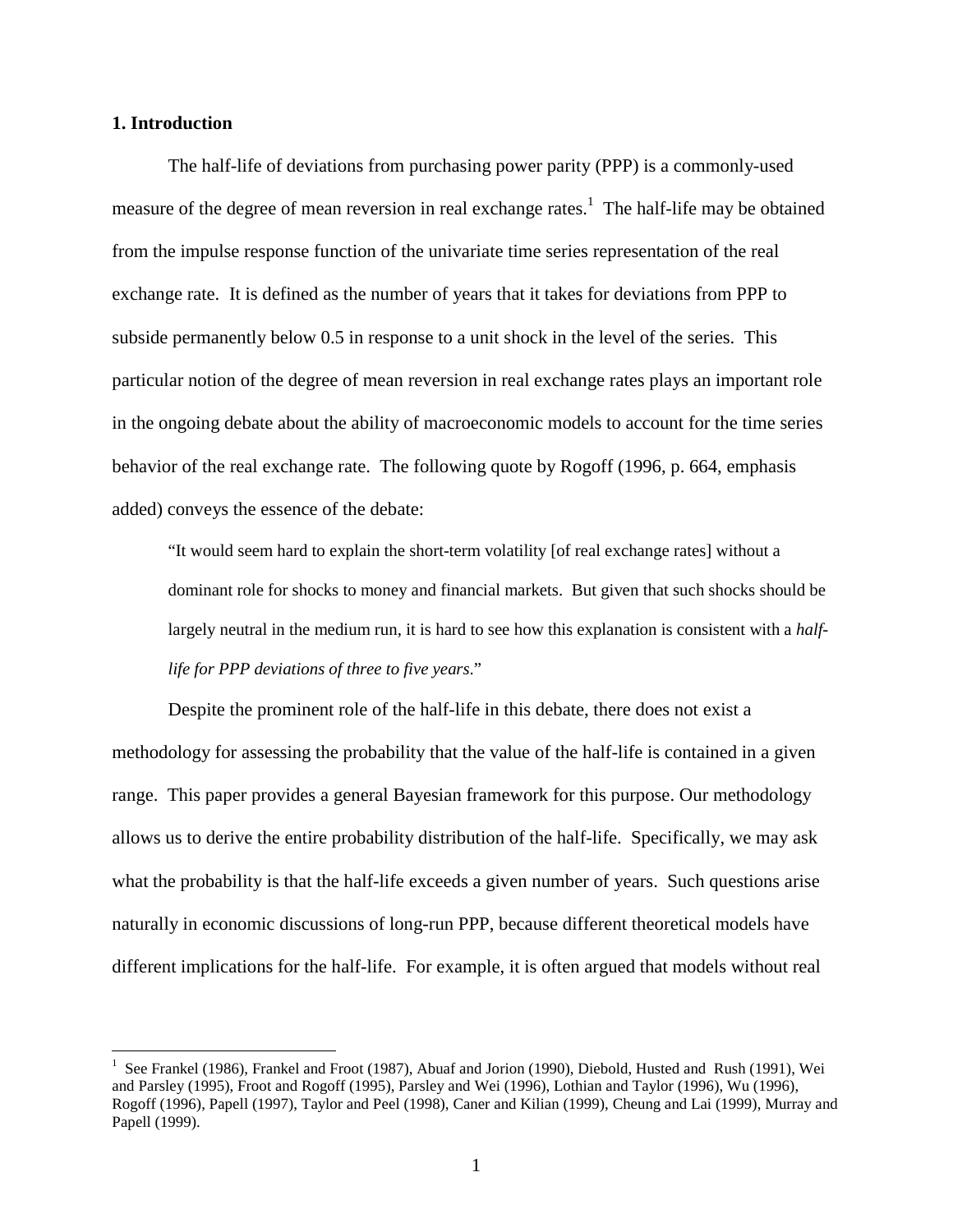rigidities can account for a half life of at most one or two years (see Cheung and Lai 1999). In contrast, models with real rigidities may account for much longer half-lives. In addition, researchers may be interested in the likelihood that the half-life is contained in a range of, say, three to five years, as suggested by Rogoff (1996).

Our methodology differs considerably from the existing literature on the subject of longrun PPP. First, we are concerned with the probability distribution of the half-life rather than the question of a unit root in real exchange rates. Indeed, our analysis does not depend on whether the process has a unit root or not. Second, our analysis allows economists to incorporate formally into the analysis their prior views about the half-life. Finally, our analysis also differs from recent work by Murray and Papell (1999) who provide classical confidence intervals for the half-life. As shown by Sims and Uhlig (1991) and Sims and Zha (1999), classical confidence intervals are not in general suited for making probability statements about model parameters.

We illustrate the practical feasibility of our approach in the empirical section of the paper. We consider two examples of prior distributions. The first example is a prior designed to be consistent with widely held views among economists with a professional interest in the PPP debate. The other example is a relatively diffuse prior designed to capture a large degree of uncertainty about the half-life.

The remainder of the paper is organized as follows: In section 2, we outline the advantages of the half-life in assessing the evidence of long-run PPP. In section 3, we describe the general framework of our analysis. Section 4 contains a discussion of the prior specifications chosen for the empirical analysis. The empirical findings are presented in section 5 and the concluding remarks in Section 6.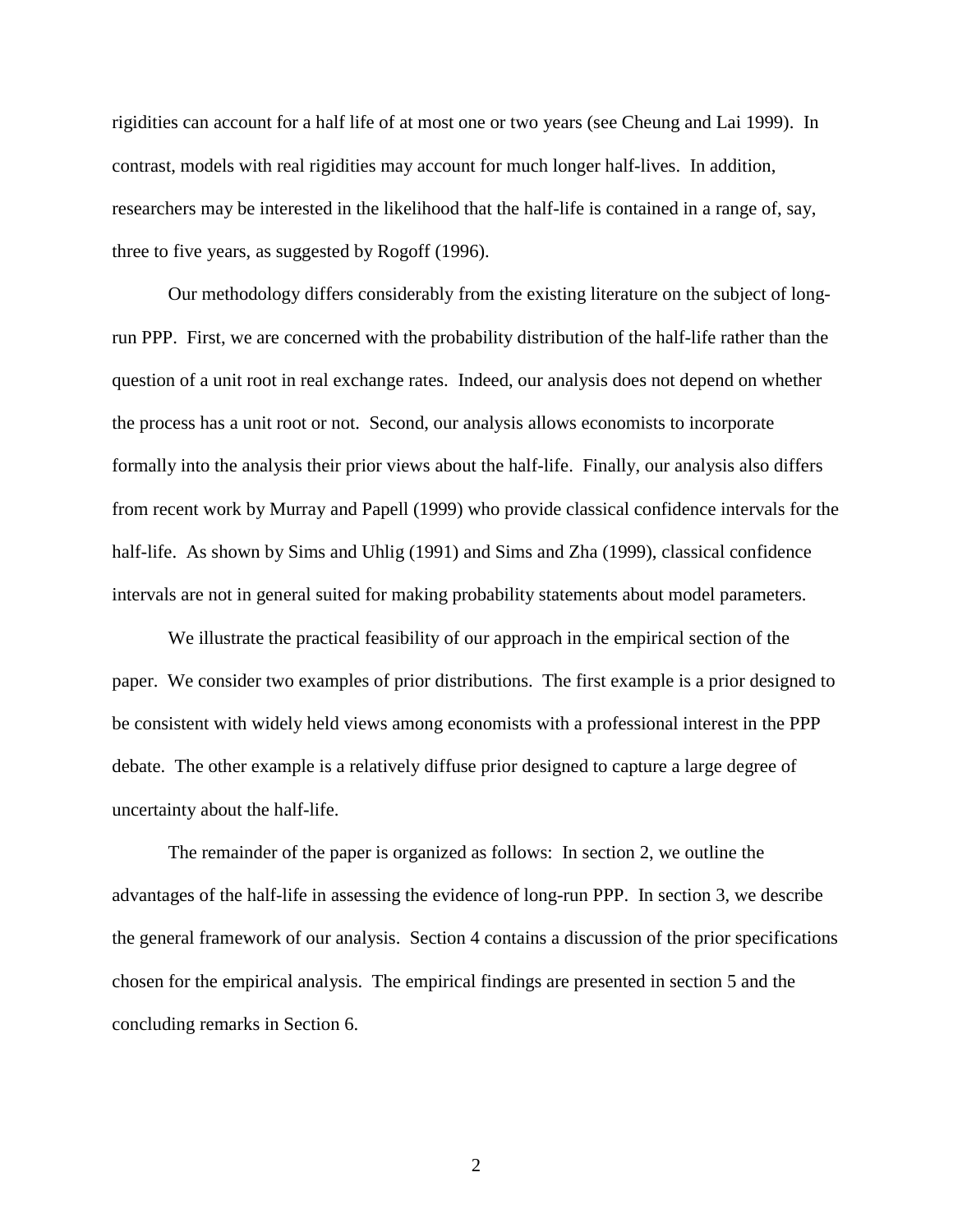#### **2. Why the Half-Life is of Economic Interest**

It is well known that the existence of long-run PPP is inconsistent with unit roots in the real exchange rate process. As a result, much of the attention of the profession has been focused on the question of whether the unit root hypothesis can be rejected or not. While there is increasing evidence against the unit root hypothesis, it has proved difficult to unambiguously reject the unit root null hypothesis for the recent floating rate period. In response, the profession has embarked on a quest for ever more powerful unit root tests in an attempt to resolve the PPP debate, including multivariate tests (see Edison et al. 1997; Taylor and Sarno 1998), panel data tests (see Wu and Wu 1998; Koedijk et al. 1998; Papell and Theodoridis 1998) and asymptotically efficient tests (see Cheung and Lai 1998).

We view attempts to resolve the PPP debate by means of unit root tests as misguided for two reasons. First, to economists long-run PPP means more than the absence of a unit root. It means a sufficient degree of mean reversion in real exchange rates for the predictions of theoretical models based on the PPP assumption to provide an adequate description of reality at the horizons of interest. A rejection of the unit root null hypothesis is consistent with any stationary process, including processes with a root very close to unity. Conversely, processes with small unit root components may nevertheless be strongly mean-reverting over the horizon of interest to economists. Thus, tests of the unit root null hypothesis by construction are unable to provide guidance to economists as to whether the PPP assumption should be abandoned in economic modeling or not. Even if we were able to reject the unit root hypothesis for all real exchange rates, we would have learned little about the validity of the long-run PPP assumption in economic modeling.<sup>2</sup>

 $\overline{a}$ 

<sup>&</sup>lt;sup>2</sup> Similar problems arise in tests of the I(0) null hypothesis against I(1) alternatives (e.g., Culver and Papell, 1997).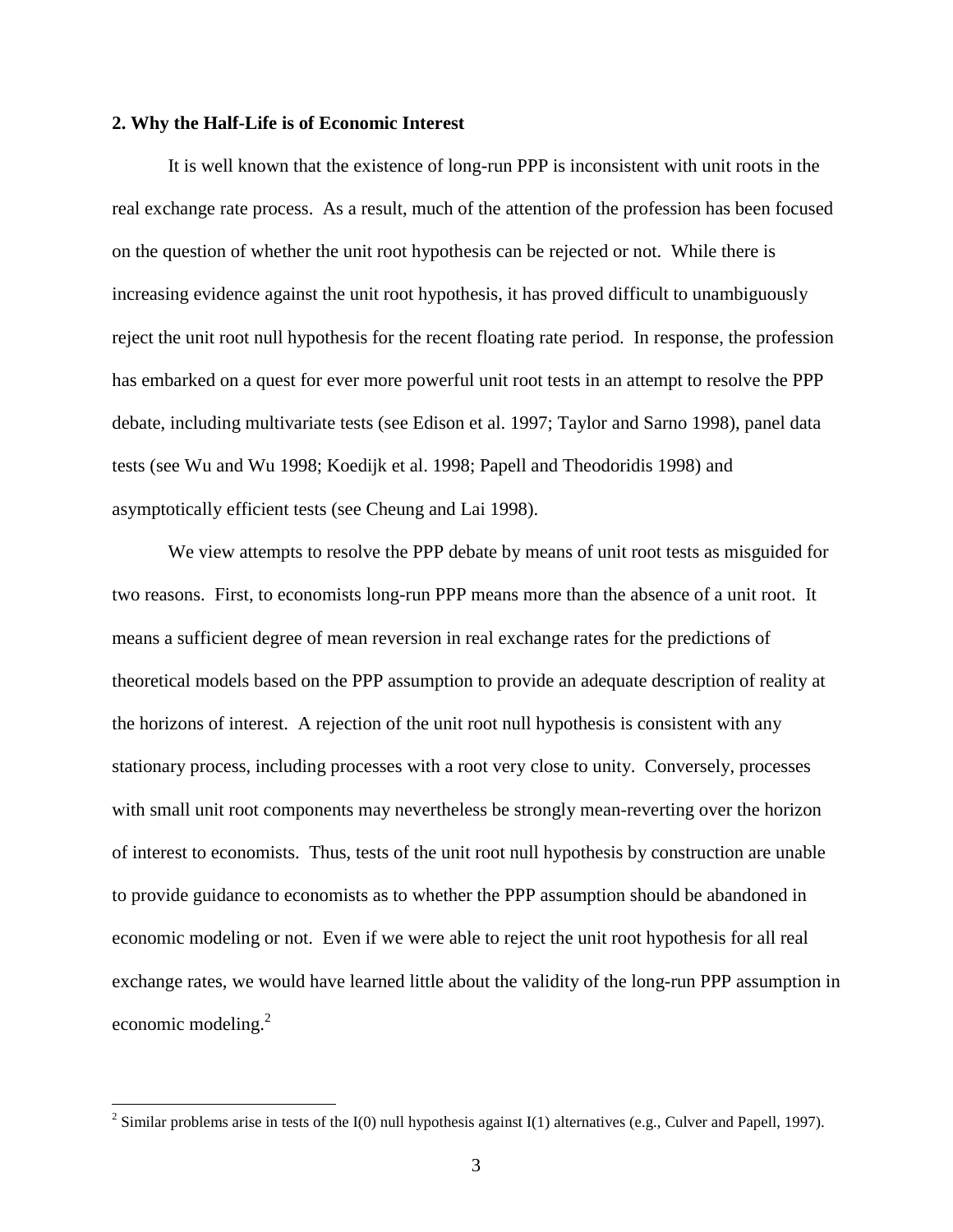Second, what matters from an economic point of view is the *degree* of mean reversion in real exchange rates over the horizons of economic interest. Tests of the null hypothesis of a unit root in real exchange rates by construction are not suited for examining the speed of mean reversion. It may seem that the speed of mean reversion is adequately captured by the magnitude of the estimated root of the process. However, in higher-order processes the largest root may have little relation to the degree of mean reversion over horizons of economic interest.

This paper marks a fundamental departure from the preoccupation with the dominant root of the autoregressive representation of real exchange rates. We focus on the half-life of deviations from PPP because it provides a measure of the degree of mean reversion. This change in focus allows us to bypass the many difficulties in interpreting unit root tests and to address directly various questions of interest to international economists.

As noted in the introduction, the half-life of the real exchange rate process is defined as the number of years that it takes for deviations from PPP to subside permanently below 0.5 in response to a unit shock in the level of the series. Let *f* denote the sampling frequency of the data ( $f = 1$  for years;  $f = 4$  for quarters;  $f = 12$  for months, etc.). Let  $\phi(i)$  denote the response of the real exchange rate to a unit shock *i* periods ago. In practice, we proceed as follows: First, find the largest *i* in the range  $i = 1, ..., 40f$  for which  $|\phi(i)| = 0.5$ . Denote that *i* by  $h^3$ . Second, verify that  $|\phi(j)|$  < 0.5 for all *j* > *h* for at least another forty years. This condition effectively rules out unstable or explosive oscillatory pattern about 0.5.<sup>4</sup> If *h* satisfies this second condition, we say that *h* is the half-life. If not, we say that the half-life is not reached within forty years.

 $\overline{a}$ 

 $3$  We focus on a horizon of 40 years because this horizon is a conservative upper limit on the horizons of interest to macroeconomists.

 $4$  The choice of 40 years in the second step also is conservative. Our empirical results are robust to further increases in the time horizon.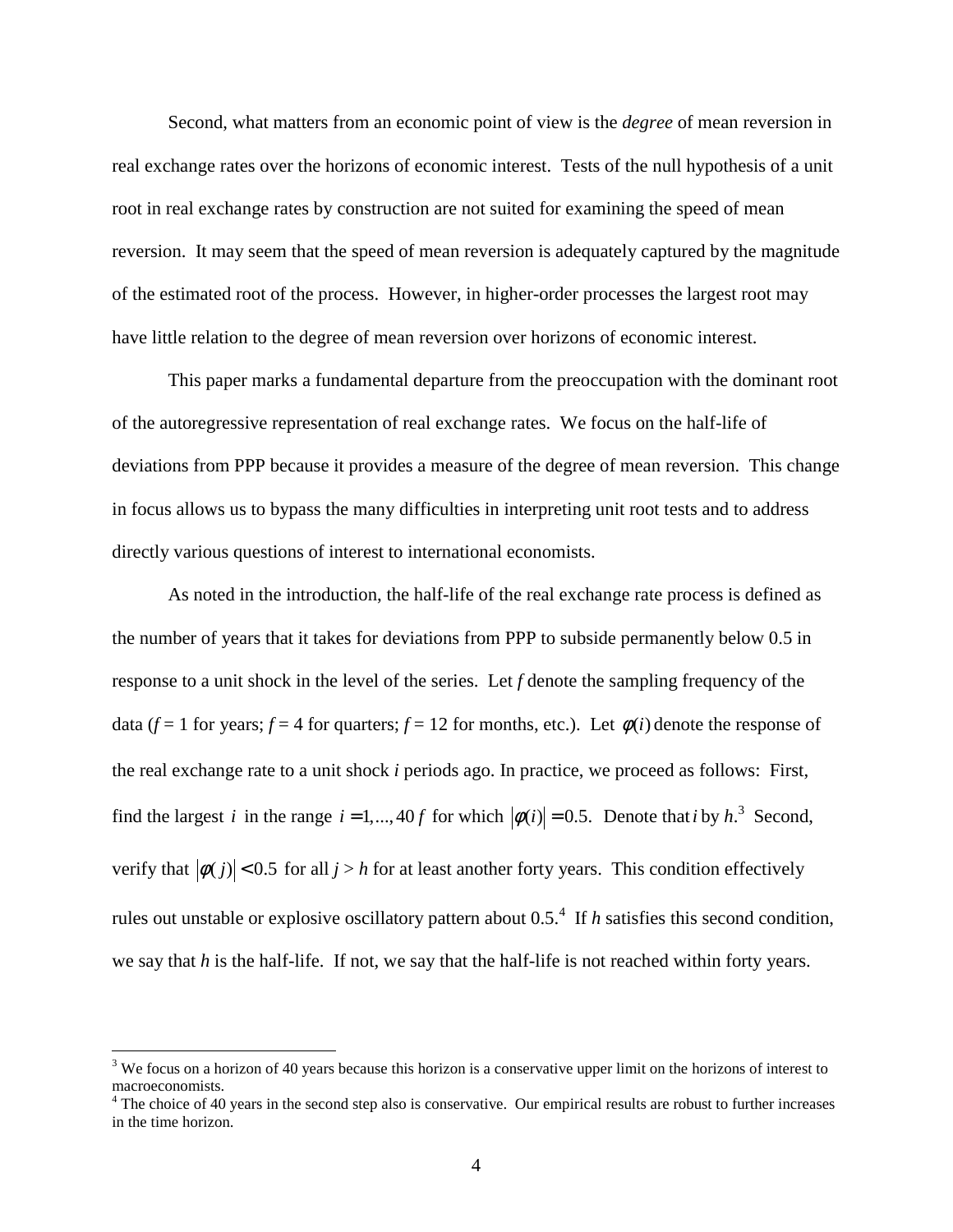Note that in general there is no direct relationship between the root of an autoregressive process and the half-life. In fact, an AR(p) process may have an arbitrarily short half-life despite the presence of a unit root component.

#### **3. A Bayesian Framework for Evaluating the Probability Distribution of the Half-Life**

We first introduce some notation. Assume that the real exchange rate may be represented as an AR(p) process

$$
y_{t} = c + \rho_{1} y_{t-1} + \ldots + \rho_{p} y_{t-p} + u_{t}, \quad t = 1, \ldots, T,
$$
\n(1)

with  $u_t \sim N(0, \sigma^2)$ . Let

$$
\begin{aligned}\n\begin{bmatrix}\n b \\
 b \\
 c\n \end{bmatrix} &= \begin{bmatrix}\n\begin{bmatrix}\n\begin{bmatrix}\n\begin{bmatrix}\n\begin{bmatrix}\n\begin{bmatrix}\n\begin{bmatrix}\n\begin{bmatrix}\n\begin{bmatrix}\n\begin{bmatrix}\n\begin{bmatrix}\n\begin{bmatrix}\n\begin{bmatrix}\n\begin{bmatrix}\n\begin{bmatrix}\n\begin{bmatrix}\n\begin{bmatrix}\n\begin{bmatrix}\n\begin{bmatrix}\n\begin{bmatrix}\n\begin{bmatrix}\n\begin{bmatrix\n\begin{bmatrix}\n\begin{bmatrix}\n\begin{bmatrix}\n\begin{bmatrix}\n\begin{bmatrix}\n\begin{bmatrix}\n\begin{bmatrix}\n\begin{bmatrix}\n\begin{bmatrix}\n\begin{bmatrix}\n\begin{bmatrix}\n\begin{bmatrix}\n\begin{bmatrix}\n\begin{bmatrix}\n\begin{bmatrix}\n\begin{bmatrix}\n\begin{bmatrix}\n\begin{bmatrix}\n\begin{bmatrix}\n\begin{bmatrix}\n\begin{bmatrix}\n\begin{bmatrix}\n\begin{bmatrix}\n\begin{bmatrix}\n\begin{bmatrix}\n\begin{bmatrix}\n\begin{bmatrix}\n\begin{bmatrix}\n\begin{bmatrix}\n\begin{bmatrix}\n\begin{bmatrix}\n\begin{bmatrix}\n\begin{bmatrix}\n\begin{bmatrix}\n\begin{bmatrix}\n\begin{bmatrix}\n\begin{bmatrix}\n\begin{bmatrix}\n\begin{bmatrix}\n\begin{bmatrix}\n\begin{bmatrix}\n\begin{bmatrix}\n\begin{bmatrix}\n\begin{bmatrix}\n\begin{bmatrix}\n\begin{bmatrix}\n\begin{bmatrix}\n\begin{bmatrix}\n\begin{bmatrix}\n\begin{bmatrix}\n\begin{bmatrix}\n\begin{bmatrix}\n\begin{bmatrix}\n\begin{bmatrix}\n\begin{bmatrix}\n\begin{bmatrix}\n\begin{bmatrix}\n\begin{bmatrix}\n\begin{bmatrix}\n\begin{bmatrix}\n\begin{bmatrix}\n\begin{bmatrix}\n\begin{bmatrix}\n\begin{bmatrix}\n\begin{bmatrix}\n\begin{bmatrix}\n\begin{bmatrix}\n\begin{bmatrix}\n\begin{bmatrix}\n\begin{bmatrix}\n\begin{bmatrix}\n\begin{bmatrix}\n\begin{bmatrix}\n\begin{bmatrix}\n\begin{bmatrix}\n\begin{bmatrix}\n\begin{bmatrix}\n\begin{bmatrix}\n\end{bmatrix}\n\end{bmatrix\n\end{bmatrix}\n\end{bmatrix}\n\end{
$$

Then the likelihood function can be written as

$$
L(y_1, ..., y_T | x_0, b, \gamma) \propto \gamma^T \exp\left\{\frac{\gamma^2}{2} (b'(X'X)b - 2b'(X'Y) + Y'Y) \right\}.
$$
 (3)

The priors on *b* and  $\gamma$  take the form

$$
p(\gamma) = \varphi\big(0, \sigma_{\gamma}^2\big), \text{ and } p(b) = \sum_{i=1}^{n} p_i \varphi\big(m_{b,i}, V_{b,i}\big), \tag{4}
$$

where  $p_1 + \cdots + p_n = 1$  and  $\varphi(x, y)$  is the (properly scaled) normal density function with mean *x* and covariance *y*.  $p(\gamma)$  is a diffuse normal prior distribution intended to capture our ignorance about the magnitude of the innovations.  $p(b)$  is a mixed normal distribution. By appropriately choosing the number of mixed normals and their parameters we are able to approximate a wide variety of distributional shapes for the half-life. This flexibility in turn will allow us to incorporate the prior views of economists into the empirical analysis.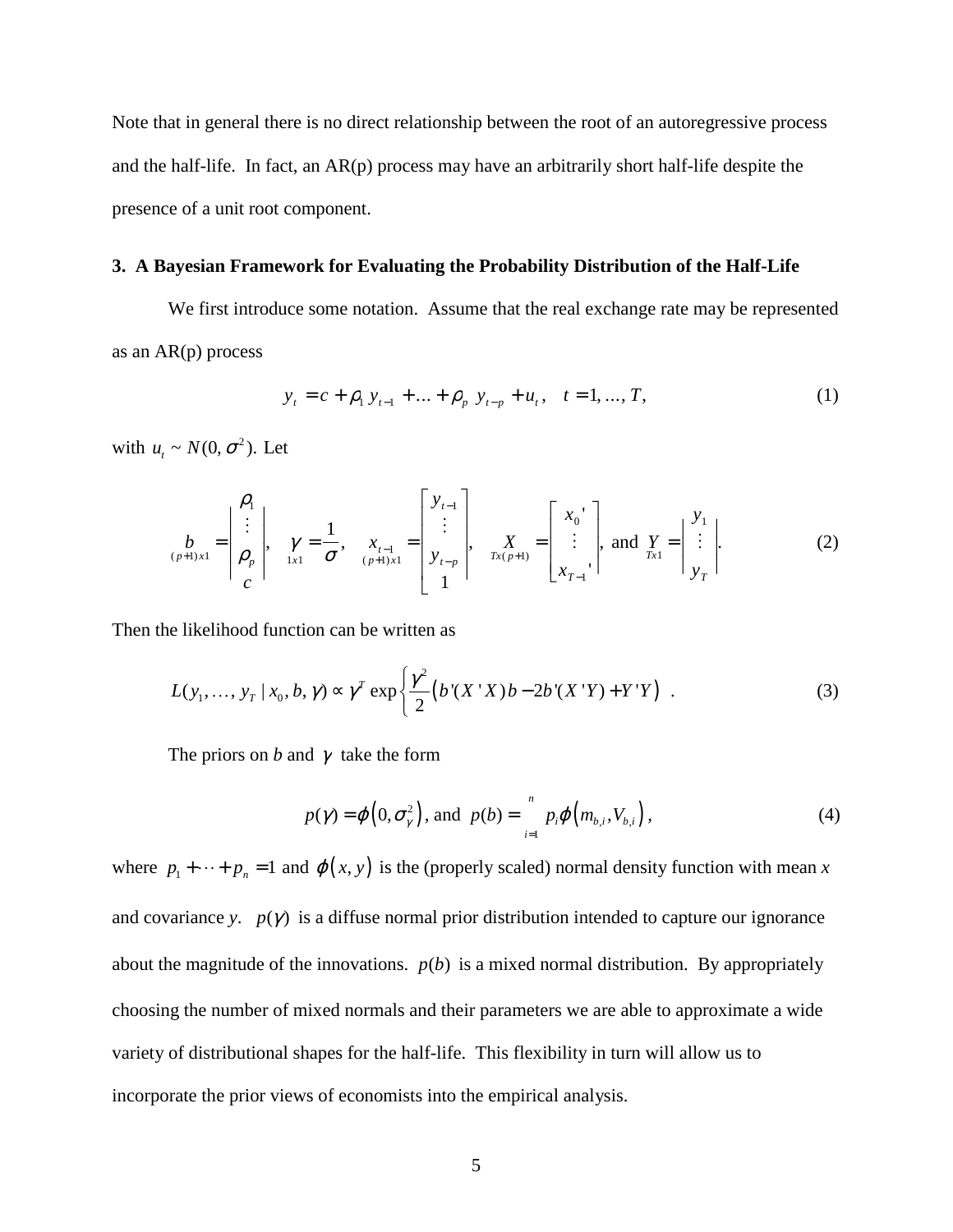Our prior specification has the additional advantage that we do not dogmatically rule out the non-stationary region of the parameter space. Rather we assign little probability mass to this region a priori. This fact is important because, as we will show, some economists attach positive probability weight to the nonstationary region.

 In related work on the AR(1) model Schotman and van Dijk (1991, p. 208) stress the importance of specifying a weakly informative prior for  $\mu$  that smoothly blends into an uninformative prior as  $\rho_1 \rightarrow 1$ . The concern is that an AR(1) process that is close to a random walk will tend to exhibit trending behavior, unless *c* is close to zero. We address this concern by using a dummy observation prior, as suggested by Sims and Zha (1998). Specifically, we add one dummy observation of the form

$$
\tau \overline{y}_0 = b \left[ \begin{matrix} \tau \overline{y}_0 \\ \vdots \\ \tau \overline{y}_0 \\ \tau \end{matrix} \right], \tag{5}
$$

where  $\bar{y}_0$  is the average of the initial values. Expression (5) can be reduced to

$$
(1-\rho_1-\ldots-\rho_p)\,\overline{y}_0=c.
$$

which implies that a unit root exists if and only if  $c = 0$ . Thus, when the data imply a near-unit root, the constant term must be small.

Combining (3) and (4) and letting  $\lambda = \gamma^2$ , one can derive the following posterior:

$$
p(b, \lambda | Y, x_0) = p(\lambda | Y, x_0) p(b | \lambda, Y, x_0),
$$
  

$$
p(\lambda | Y, x_0) = \sum_{i=1}^n p_i \rho_i(\lambda | Y, x_0)),
$$
 (6)

$$
p(b|Y, x_0, \lambda) = \sum_{i=1}^n \pi_i(\lambda|Y, x_0) \varphi(\tilde{m}_b^i, \tilde{V}_b^i), \qquad (7)
$$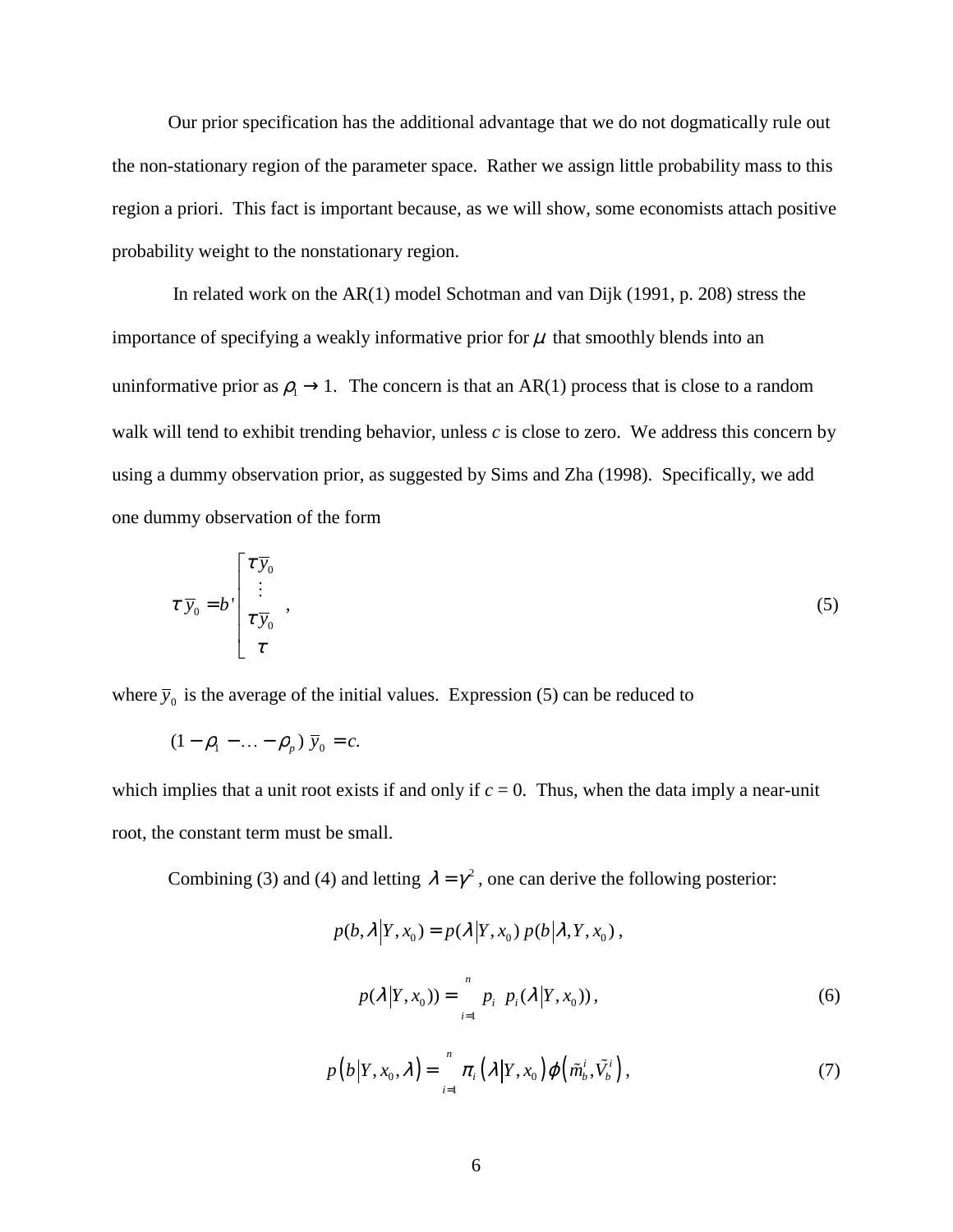where,

$$
p_i(\lambda|Y, x_0) = (\lambda)^{(T-1)/2} |\tilde{V}_{b,i}|^{1/2} C_i \exp\left\{-\frac{\lambda}{2}\left(\frac{1}{\sigma_Y^2} + Y'Y\right) + \frac{1}{2}\left(V_{b,i}^{-1}m_{b,i} + \lambda(X'Y)\right)'\tilde{m}_{b,i}\right\},
$$
 (8)

$$
\pi_i\left(\lambda\big|Y,x_0\right)=\frac{P_i\ P_i\left(\lambda\big|Y,x_0\right)}{P\left(\lambda\big|Y,x_0\right)},\tag{9}
$$

$$
\tilde{V}_{b,i} = (V_{b,i}^{-1} + \lambda (XX))^{1}, \text{ and } \tilde{m}_{b,i} = \tilde{V}_{b,i} (V_{b,i}^{-1} m_b^i + \lambda X Y).
$$
 (10)

*C<sub>i</sub>* is a constant term chosen such that the right hand side of (8) integrates to 1 over  $(0, \infty)$ . The term  $C_i$  ensures that  $p_i(\lambda | Y, x_0)$  is a properly scaled density function. This term can be easily computed by standard numeral integration methods because  $p_i(\lambda | Y, x_0)$  is one-dimensional and its shape is quite smooth.

The form of the posterior distribution in expressions (6) and (7) facilitates the simulation of the posterior of the half-life. We first generate draws from the marginal posterior distribution of  $\lambda$  in (6). Then we generate draws from the posterior distribution (7) of *b* conditional on  $\lambda$ . Finally, we construct the impulse response function associated with each draw for *b* and read off the half-life. The only complication is that the marginal posterior distribution (6) of  $\lambda$  is nonstandard and cannot be simulated directly. We solve this problem by using a Metropolis-Hastings algorithm specifically designed for this problem. Consider the density function

$$
J(\lambda|Y,x_0) = \sum_{i=1}^n p_i J_i(\lambda|Y,x_0), \qquad (11)
$$

where

$$
J_i\left(\lambda\big|Y,x_0\right) = \frac{\hat{\Omega}_i^{T/2}}{2^{T/2}\Gamma(T/2)}\lambda^{T/2-1}\exp\left\{-\frac{\hat{\Omega}_i}{2}\lambda\big|,\tag{12}
$$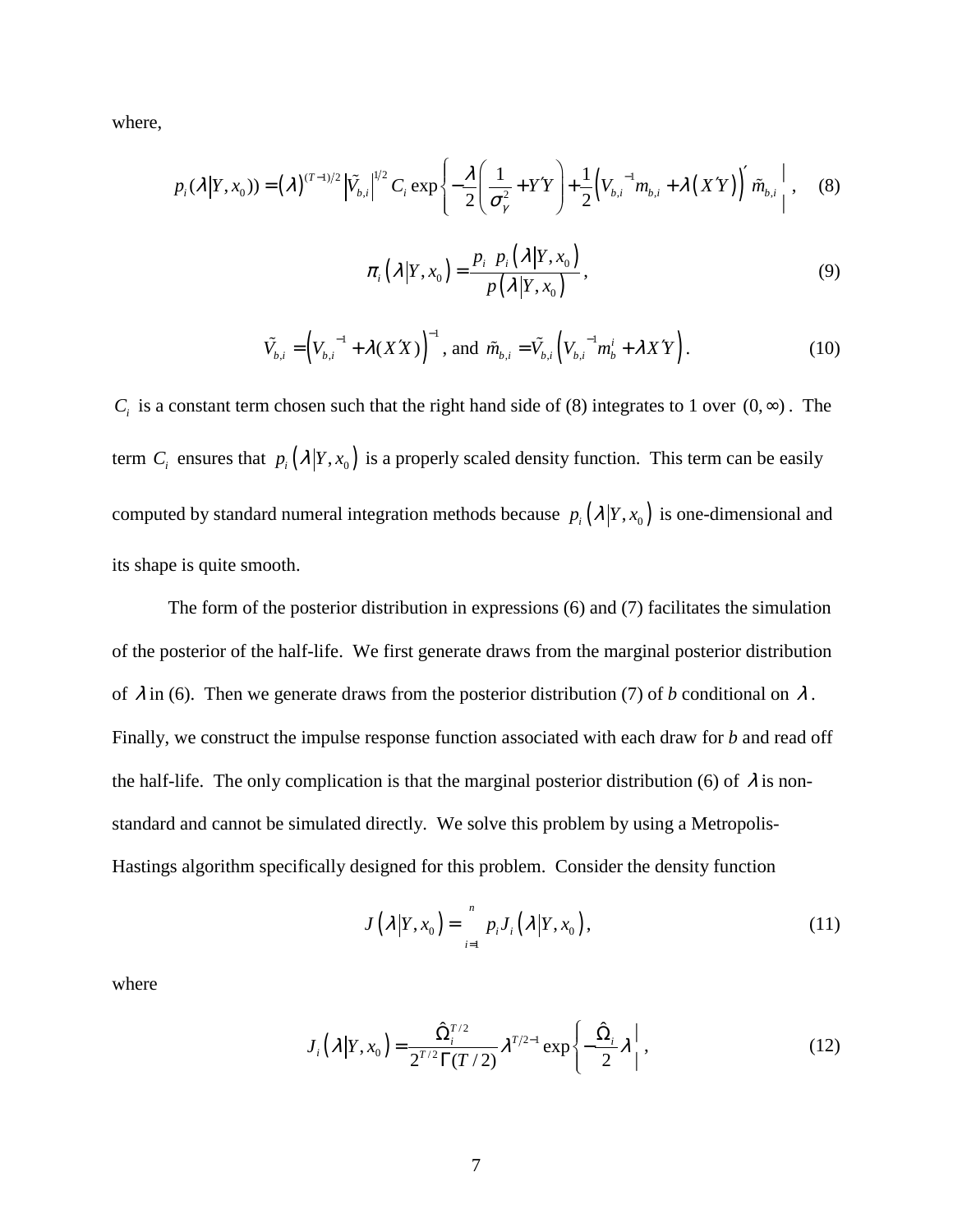$$
\hat{\Omega}_{i} = (Y - X\hat{B}_{i})^{'} (Y - X\hat{B}_{i}),
$$
  

$$
\hat{B}_{i} = \tilde{V}_{b,i} (V_{b,i}^{-1}m_{b,i} + \hat{\lambda}_{i}X^{'}Y),
$$
  

$$
\hat{\lambda}_{i} = \arg \max p_{i} (\lambda|Y, x_{0}).
$$

Note that  $\Gamma(x)$  in (12) is the standard gamma function, i.e.,

$$
\Gamma(x) = \int_{0}^{\infty} e^{-t} t^{x-1} dt.
$$

The density (11) may be obtained as a weighted sum of draws generated from (12) for each *i* = 1,..., *n*. To obtain draws from (12) first draw a vector  $z = \mathbf{Q}, \dots, z_{T-1}$  didentically and independently from a normal distribution with mean zero and variance  $1/\hat{\Omega}_i$ . Then form  $\lambda_i^* = z'z$ . The random draw  $\lambda_i^*$  so obtained is from the distribution (12). The resulting density function (11) is used as the jumping kernel for our Metropolis-Hastings procedure. Specifically, our procedure involves four steps:

*Metropolis-Hastings Algorithm.* Initialize an arbitrary value  $\lambda^0$  in  $R^+$  (this value is usually set equal to the maximum point  $\hat{\lambda}$ ). For  $n = 1, ..., N_1 + N_2$ ,

(a) generate  $\lambda^*$  from  $J(\lambda|Y, x_0)$  and *u* from the uniform distribution  $U(0,1)$ ;

(b) compute

$$
q = \min \left\{ \frac{p\left(\lambda^*|Y,x_0\right)/J\left(\lambda^{(n-1)}|Y,x_0\right)}{p\left(\lambda^{(n-1)}|Y,x_0\right)/J\left(\lambda^*|Y,x_0\right)},1\right|\,;
$$

(c) if  $u \leq q$ , set  $\lambda^{(n)} = \lambda^*$ ; if not, set  $\lambda^{(n)} = \lambda^{(n-1)}$ ;

(d) collect the simulated sequence  $\{\lambda^{(1)}, \dots, \lambda^{(N_1+N_2)}\}$  but retain only the last  $N_2$  values of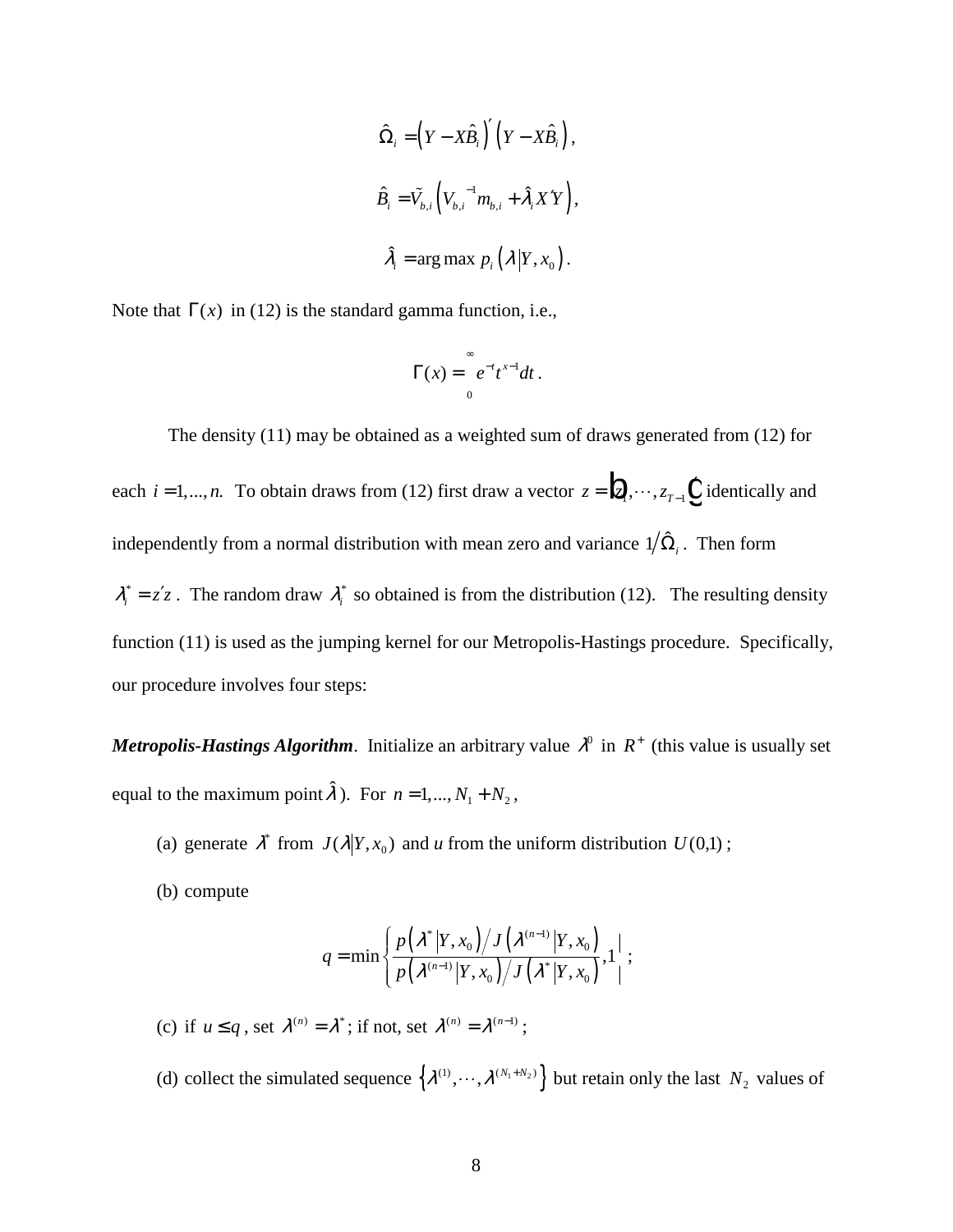the sequence.

Geweke (1995) shows that this algorithm generates a sequence of random draws whose distribution converges to the target distribution  $p\mathbf{C}|Y, x_0$  <sup>5</sup>. The remaining steps of the simulation of the posterior distribution of the half-life are straightforward. Given a set of posterior draws for  $\lambda$ , the posterior distribution (7) of *b* conditional on  $\lambda$  is mixed normal and can be easily simulated. Finally, for each draw for *b*, we calculate the associated impulse response function and compute *h* as described in section 2.

#### **4. Construction of the Priors**

 $\overline{a}$ 

Our Bayesian analysis differs from the existing literature in that it allows us to incorporate formally into the analysis prior views of economists about the half-life of deviations from PPP. A natural starting point in formulating an economically informed prior is the existing PPP literature. It is well known that theoretical models with intertemporal smoothing of consumption goods (see Rogoff 1992) or cross-country wealth redistribution effects (see Obstfeld and Rogoff 1995) imply highly persistent deviations from PPP. Similarly, terms-oftrade shocks may have long-lasting effects by affecting the structure of the economy. On the other hand, monetary models of the exchange rate with only nominal rigidities imply much shorter half-lives. For a review of this literature see Rogoff (1996).

Despite the diversity of theoretical models, the prominent view in the recent PPP literature is that 3-5 years are likely values for the half-life of shocks to the real exchange rate under the recent float. For example, Abuaf and Jorion (1990, p. 173) suggest a half-life of 3-5

 $<sup>5</sup>$  We use the evaluation method of Waggoner and Zha (1999) to examine the convergence properties of this</sup> Metropolis-Hastings Algorithm for our data. We find that for 1.4 draws of the parameter  $\lambda$  in the Metropolis-Hastings procedure correspond to at least 1 effective draw.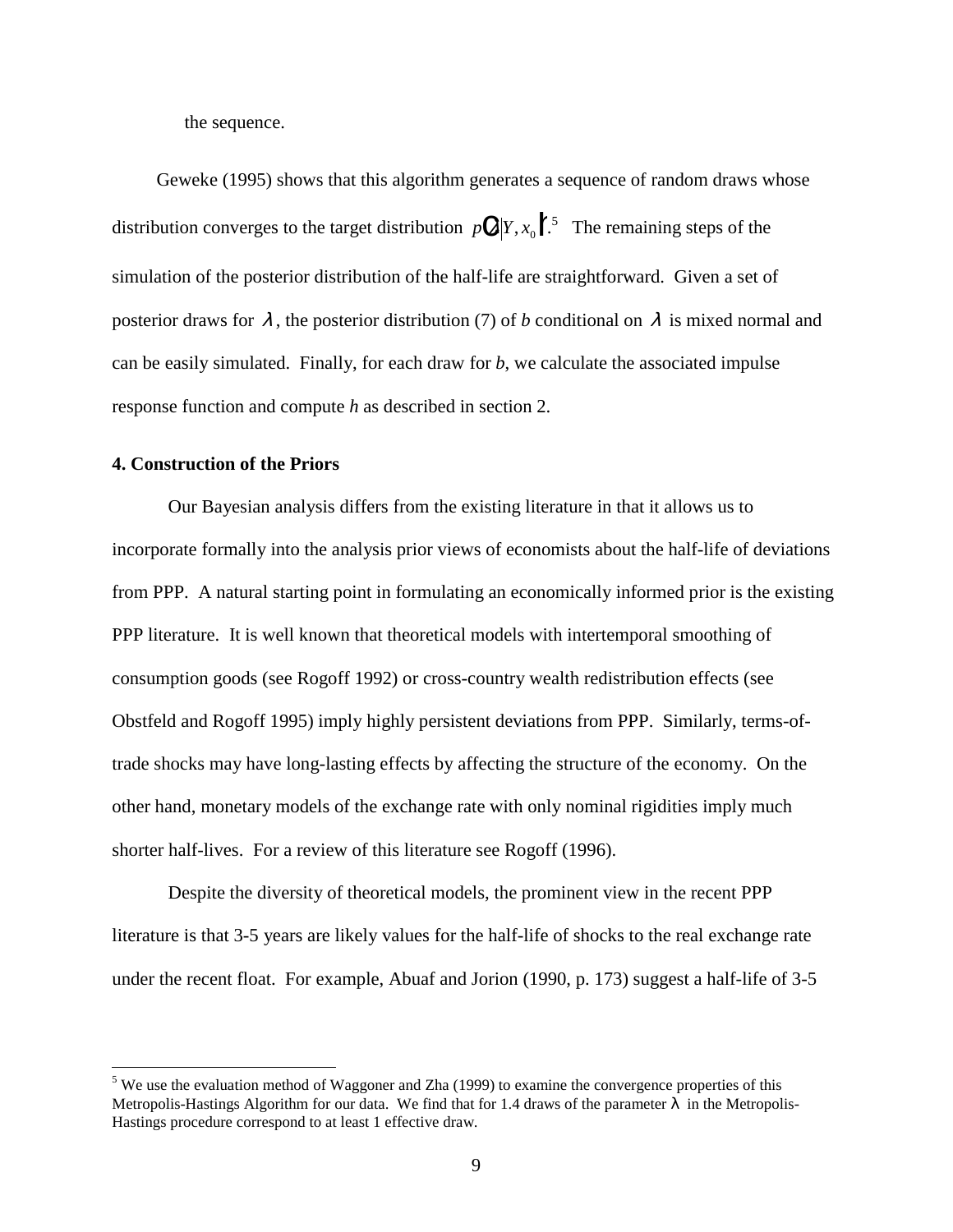years for the post-Bretton Woods era. Rogoff (1996, pp. 657-658) conjectures that deviations from PPP dampen out at the rate of about 15 percent per year. Cheung and Lai (1999) present confidence intervals with lower bounds corresponding to a half-life of less than 1.5 years. Wei and Parsley (1995) arrive at half-life estimates of about 4.25 years for non-EMS countries using panel data models (and 4.75 for EMS countries). Wu (1996) and Papell (1997) find half-lives of 2.5 years using panel data methods. Froot and Rogoff (1995), p. 1645) consider a half-life of 3-5 years plausible. Murray and Papell (1999) note substantial sampling uncertainty in half-life estimates based on univariate models, but provide strong evidence based on panel data consistent with the claim of a half-life of 3-5 years. While the information provided by these sources is necessarily incomplete, it suggests some essential features of a prior density for the half-life. Clearly, for economists a half-life of 1 year or of 100 years is less reasonable a priori than a halflife of 3, 4 or 5 years. Hence, we know that our prior for *h* must be informative in a way that gives less weight to extremely persistent processes and to processes with low persistence. Moreover, the half-life is bounded from below at zero and unbounded from above, and the prior distribution is likely to be asymmetric with a long right tail. Finally, the mode of the prior density corresponds to a half-life of about 4 years.

An alternative approach is to elicit the prior distribution directly from economists in the field of international economics and macroeconomics with a professional interest in the PPP debate. We conducted such a survey in July and August of 1999. Table 1 shows the average prior density based on the responses of 22 economists with a professional interest in the PPP question. The participants were asked to specify probability weights for ranges of half-lives in response to a reduced form innovation (or forecast error) in the univariate time series representation of the real exchange rate. The average survey responses display the key features suggested by the literature review, notably a single peak at about 4 years and a long right tail of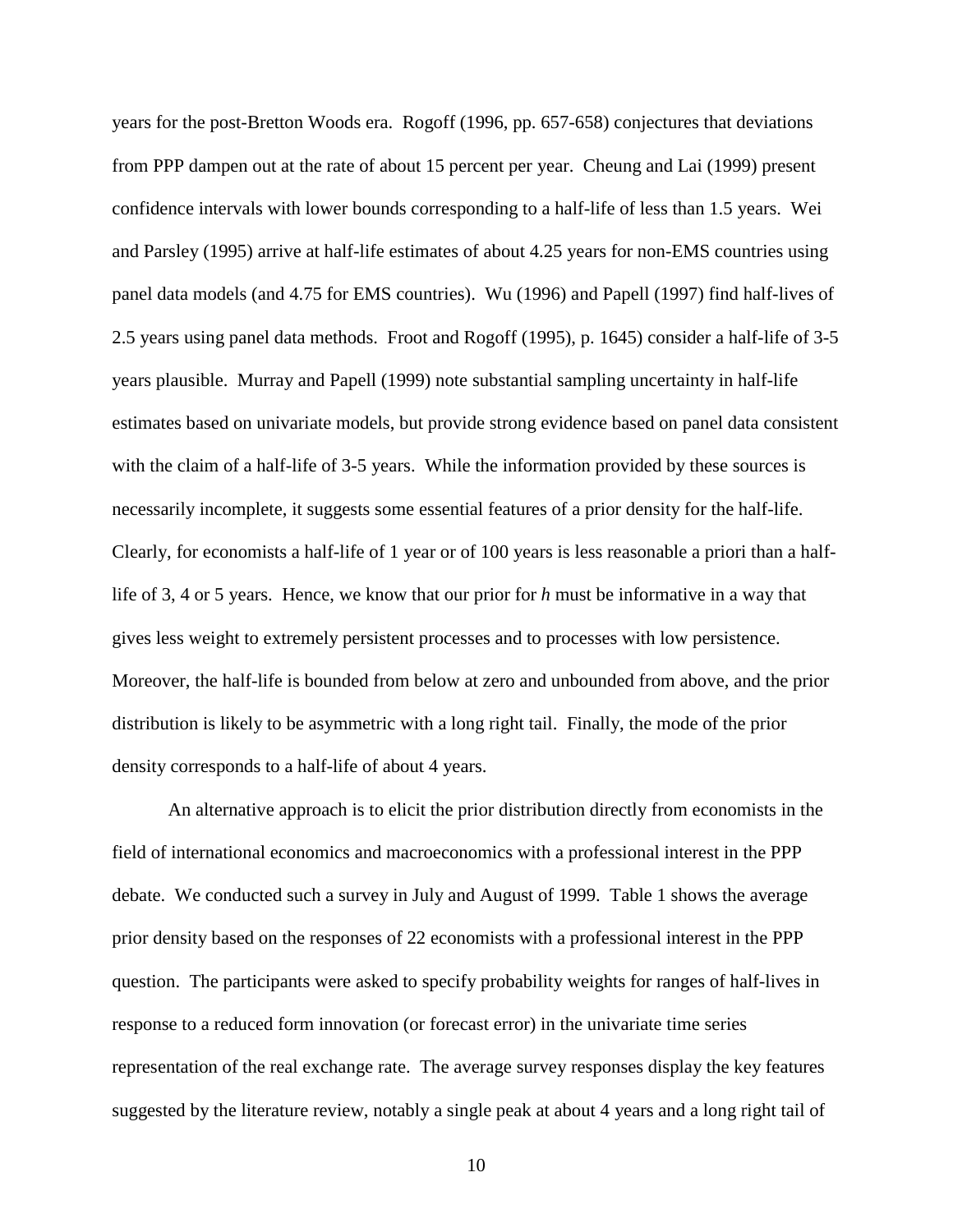the prior probability density with little probability mass allocated to half-lives in excess of 20 years.

The survey beliefs, though reflecting in part the time-series patterns of observed real exchange rates and being necessarily correlated, differ from what is implied by the likelihood (with no prior) of our parametric model (see Table 2). For example, for the U.K. (Canada), the likelihood implies a probability of 52.0% (0.0%) that the half-life does not exceed 2 years compared with 14.1% in the survey prior. Even after averaging the probabilities implied by the likelihood across countries, substantial differences remain. For example, the average probability that the half-life does not exceed 4 years is 75.2 % in the data compared with 49.6% in the survey.

In the empirical analysis, we will postulate a prior density that is intended to represent beliefs about the half-life widely held among economists with a professional interest in the PPP debate. We view the survey data in Table 1 as an approximation to these beliefs.<sup>6</sup> The general framework proposed in section 3 allows us to approximate prior half-life densities like the survey density in Table 1 by choosing a suitable prior specification for the slope parameters of the autoregressive model. We will refer to the resulting prior as the consensus prior.<sup>7</sup>

Although this consensus prior provides a natural benchmark for our statistical analysis of the half-life of responses to real exchange rate disturbances, it is merely an illustration and other prior views could be adopted just as easily. For example, one may wish to take a more agnostic view about the value of the half-life. Large subjective uncertainty about the half-life may be

 $\overline{a}$ 

<sup>&</sup>lt;sup>6</sup> Our prior is not meant to capture a single, isolated belief but rather provides a convenient tool for reporting features of the data based on widely held beliefs (see Sims 1999). This approach has been used extensively in the Bayesian VAR literature. See, for example, Litterman (1986) and Sims and Zha (1998).

 $<sup>7</sup>$  Of course, this prior reflects no explicit agreement among the participants in the survey. In fact, it does not</sup> coincide exactly with any one of the individual responses in the survey, nor does it allow for possible differences across countries. Nevertheless, its key features are close to the views of most economists in the survey. This makes it a convenient example to illustrate the methodology proposed in this paper in a realistic setting.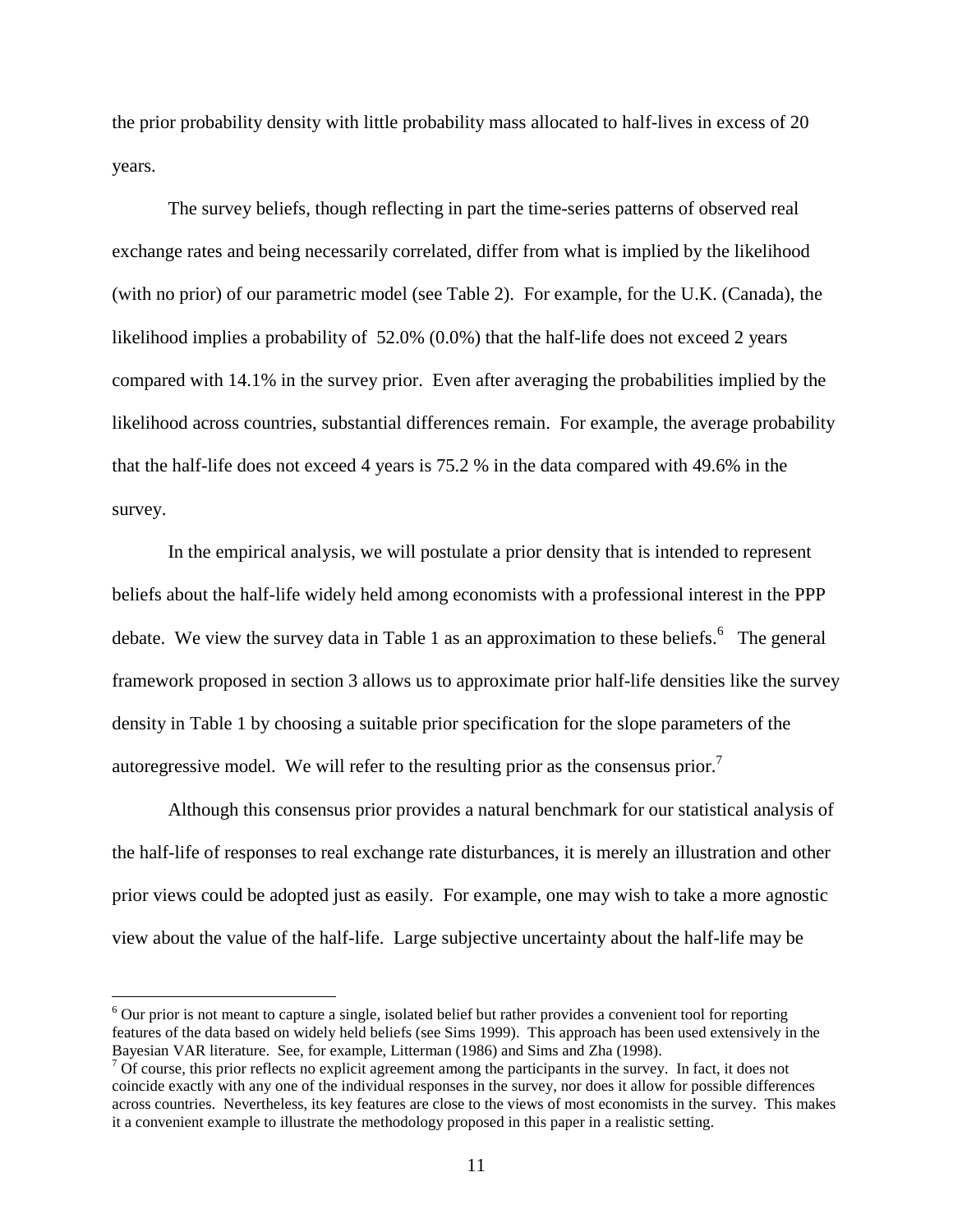represented in the form of a diffuse half-life prior. We show that, while it is impossible to specify a completely flat prior for the half-life, it is possible to construct a quite diffuse prior. Contrary to what one might expect, we will show that diffuse priors on the half-life have a tendency to dominate the posterior at the expense of the likelihood.

#### **4.1. The Consensus Prior for the Half-Life**

The relationship between the informative half-life prior and conventional priors on the slope parameters is most transparent in the AR(1) case. In that case,  $\rho_2 = ... = \rho_p = 0$  and there is a one-to-one mapping between  $\rho_1$  and the half-life *h* (measured in years) for any given frequency *f*. As noted earlier, the half-life can be expressed as  $h = i/f$  where *i* is the solution to  $|\rho^i|$  = 0.5 (see Caner and Kilian 1999). Thus, under the (plausible) additional assumption that  $\rho_1 > 0$ , given a prior distribution for *h*, the implied prior distribution for  $\rho_1$  will be uniquely determined by the one-to-one mapping:  $\rho_1 = 0.5^{(1/hf)}$ .

It is immediately clear that a half-life prior such as the survey prior in Table 1 implies a highly informative prior distribution on  $\rho_1$ . This observation suggests that it may not be desirable from an economic point of view to postulate a diffuse prior on  $\rho_1$ . For example, a flat prior on the interval (-1,1) for  $\rho_1$  effectively concentrates high probability mass on implausibly short half-lives. This point is demonstrated in Figure 1. Figure 1 displays the half-life prior density implied by the prior  $\rho_1 \sim U(-1,1)$ . The shape of the implied half-life density is highly asymmetric with a mode close to zero. These features clearly contradict the views expressed in the survey.<sup>8</sup> Figure 1 illustrates the important point that conventional notions of what constitutes

<sup>&</sup>lt;sup>8</sup> Similarly, the standard approach of specifying a weakly informative (diffuse) Gaussian prior centered on zero (or one) implies a half-life prior that is inconsistent with views widely held among economists.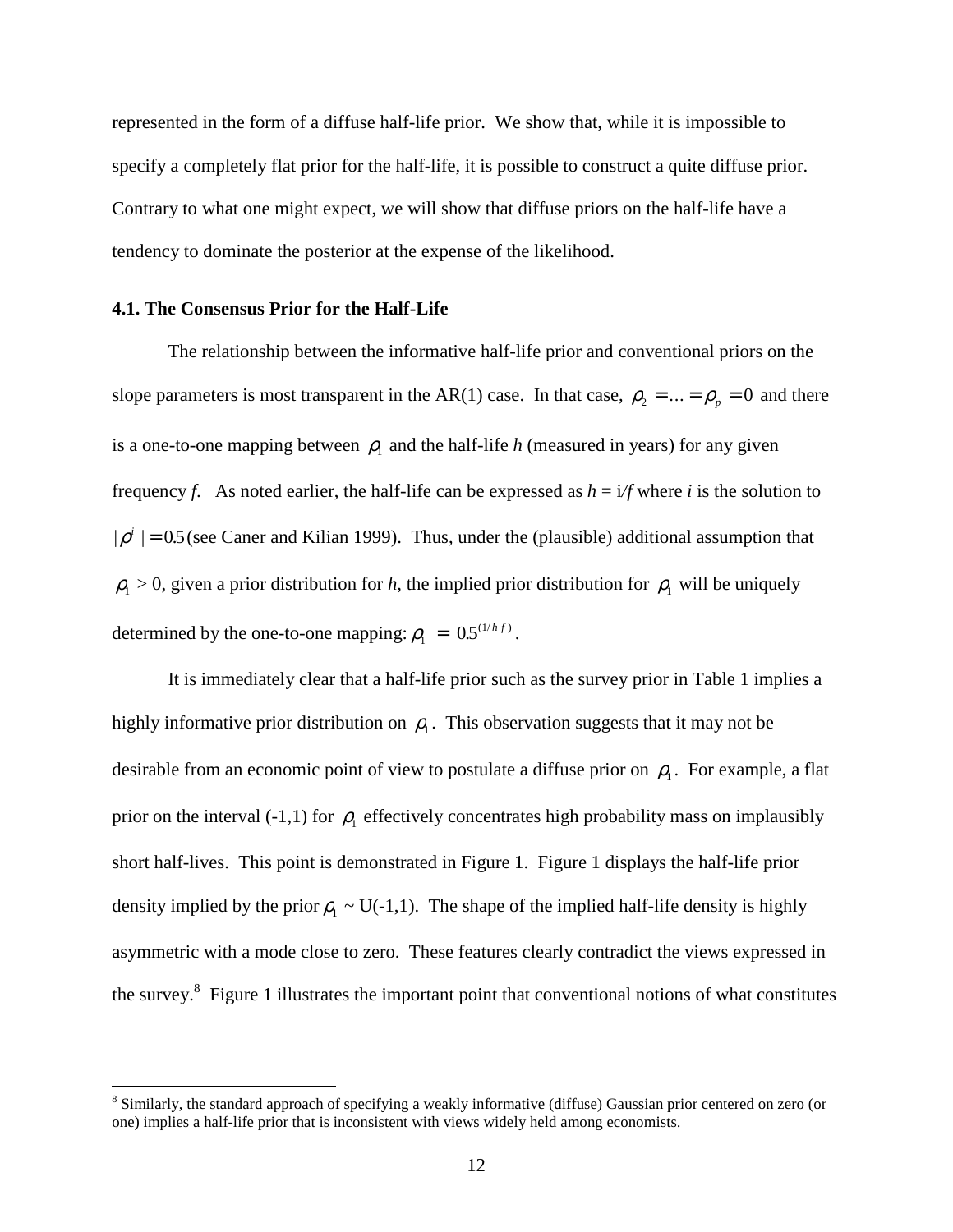an "informative" or "uninformative" prior do not apply in analyzing the half-life. A prior can be both informative and uninformative, depending on the dimension of interest.

This discussion illustrates the difficulties, even in the simplest models, of constructing a prior on the parameter vector that is consistent with the survey prior on the half-life. In the AR(p) case, these problems are further compounded by the fact that the one-to-one relationship between  $\rho_1$  and *h* breaks down. There is no compelling reason in general for  $\rho_1$  to be bounded by unity, even for a stationary process, and economics provides no guidance as to the joint prior distribution of the autoregressive slope parameters.

This problem may be solved within the framework discussed in section 3 by postulating a mixed Gaussian prior on  $\rho_1$  and a tight Gaussian prior on  $\rho_2, ..., \rho_p$ . A tight prior on higherorder lags reflects the belief that the impulse response of the real exchange rate is close to the response that would occur if the true process were an AR(1) process. Specifically, we postulate that for each of the *i* normal distributions  $\varphi \big( m_{b,i}, V_{b,i} \big)$  the higher-order lag coefficients all have prior mean zero and identical variances. For each *i* , the variances of the higher-order lag coefficients are deterministically related across lags by a decay function *d(t)*, as postulated by Litterman (1986). Thus, the  $\varphi \left( m_{b,i}, V_{b,i} \right)$  distributions differ only by the parameterization of the first element:<sup>9</sup>

$$
m_{b,i} = \begin{bmatrix} m_{\rho_{1,i}} & & \\ 0 & & \\ \vdots & , & \text{and} & V_{b,i} = diag \\ 0 & & \\ 0 & & \\ 0 & & \\ 0 & & \\ 0 & & \\ \end{bmatrix} \begin{matrix} \sigma_{\rho_{1,i}}^{2} & & \\ d(2)\sigma_{\rho_{2}}^{2} & & \\ \vdots & & \\ d(p)\sigma_{\rho_{2}}^{2} & & \\ \sigma_{c}^{2} & & \\ 0 & & \\ 0 & & \\ 0 & & \\ \end{matrix}
$$

 $\overline{a}$ 

.

<sup>&</sup>lt;sup>9</sup> For quarterly data it is common to postulate that  $d(t) = 1/t$  (see Litterman 1986). For our monthly data, we postulate that *d(t)* declines exponentially such that the decay rate in the first month matches that in the first quarter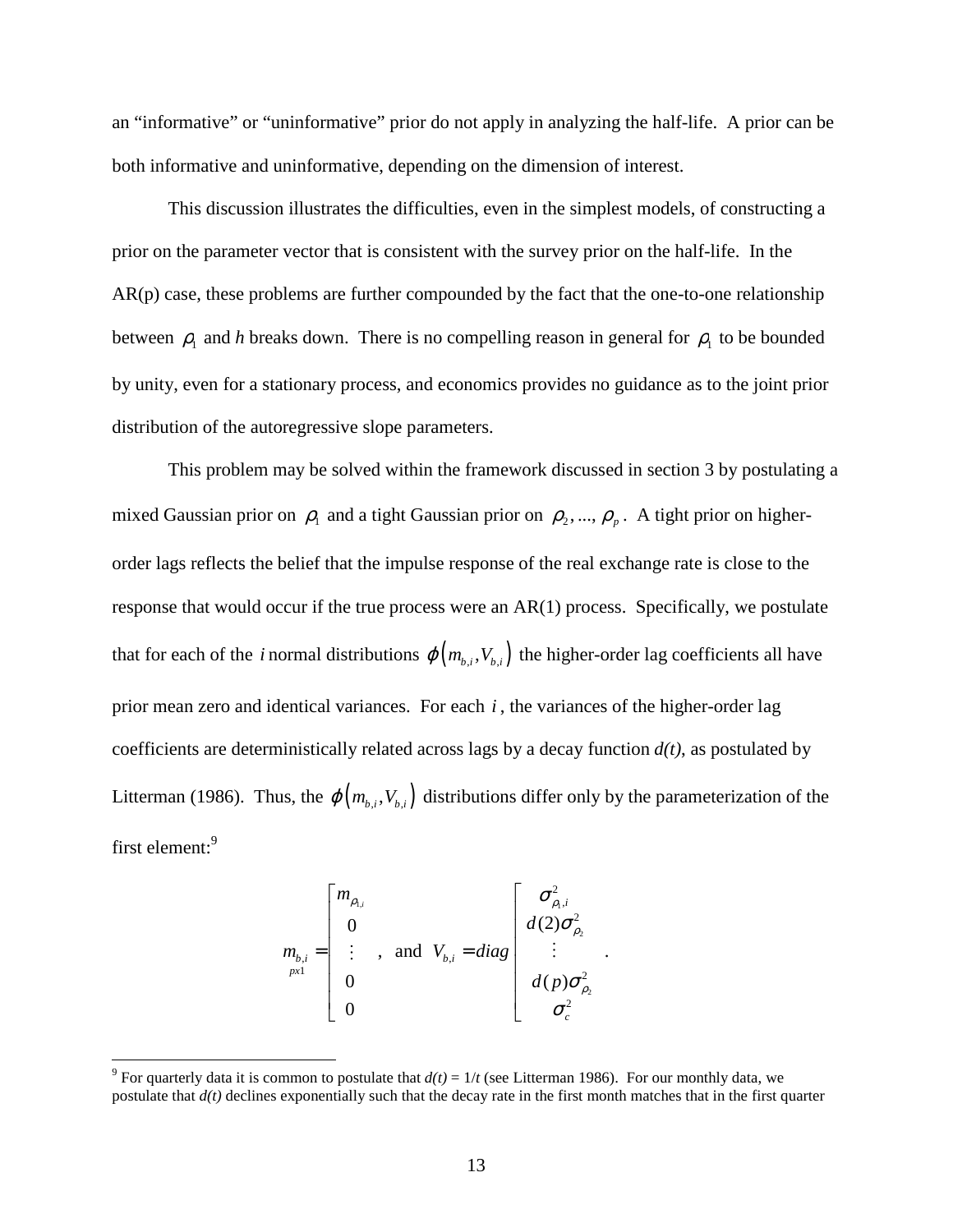We propose to select the parameters of this prior subject to the constraint that the implied prior for the half-life in the AR(p) model does not differ substantially from the half-life prior provided by the economist. In the empirical section, we set the prior means of  $\gamma$  and c to zero and the corresponding standard deviations to 50 and 4, respectively. This prior is diffuse enough for the results to be insensitive to further increases in the standard deviations. We follow the convention in the PPP literature of using  $p = 12$  for monthly data. For illustrative purposes, the values of  $\sigma_{\rho}$ , and of  $p_i$ ,  $m_{\rho}$ ,  $\sigma_{\rho}$ ,  $i = 1,...,n$ , are selected such that the implied half-life prior for the AR(p) model resembles the survey prior on the half-life. We specify four mixed normals with  $p_1 = 0.68$ ,  $p_2 = 0.1$ ,  $p_3 = 0.17$ ,  $p_4 = 0.05$ ,  $m_{\rho_1,1} = 0.9904$ ,  $m_{\rho_1,2} = 0.9809$ ,  $m_{\rho_1,3} = 0.97$ ,  $m_{\rho_1,4} = 0.9$ ,  $\sigma_{\rho_1,1} = 0.005$ ,  $\sigma_{\rho_1,2} = 0.001$ ,  $\sigma_{\rho_1,3} = 0.002$ ,  $\sigma_{\rho_1,4} = 0.003$  and  $\sigma_{\rho_2} = 0.0015$ . Figure 2 shows that this prior specification provides a reasonable approximation to the survey prior over the range of 0-40 years. Moreover, the probability of half-lives in excess of 40 years is 4.8 percent under our specification which is roughly consistent with the entry in Table  $1.^{10}$  The cdf of the consensus prior is given in Table 3. While this prior does not match the survey data in all regards, it is reasonably close for our purposes. An even better fit could be obtained by increasing the number of mixed normals.

#### **4.2. The Diffuse Half-Life Prior**

Although the survey-based prior seems representative for the views of many economists, some applied researchers may prefer a more diffuse prior. Note that a completely flat prior on the half life is ill-defined in our model. To see this point, consider the AR(1) case. When

and the decay rate in the  $12^{th}$  month matches that in the  $4^{th}$  quarter (see Zha (1998), Robertson and Tallman (1999) for details).

<sup>&</sup>lt;sup>10</sup> The proposed procedure can be carried out on standard PCs. For 20,000 draws, it takes about 2  $\frac{1}{2}$  hours on a 450 Mhz computer to simulate the posterior distribution of the half-life for a given country.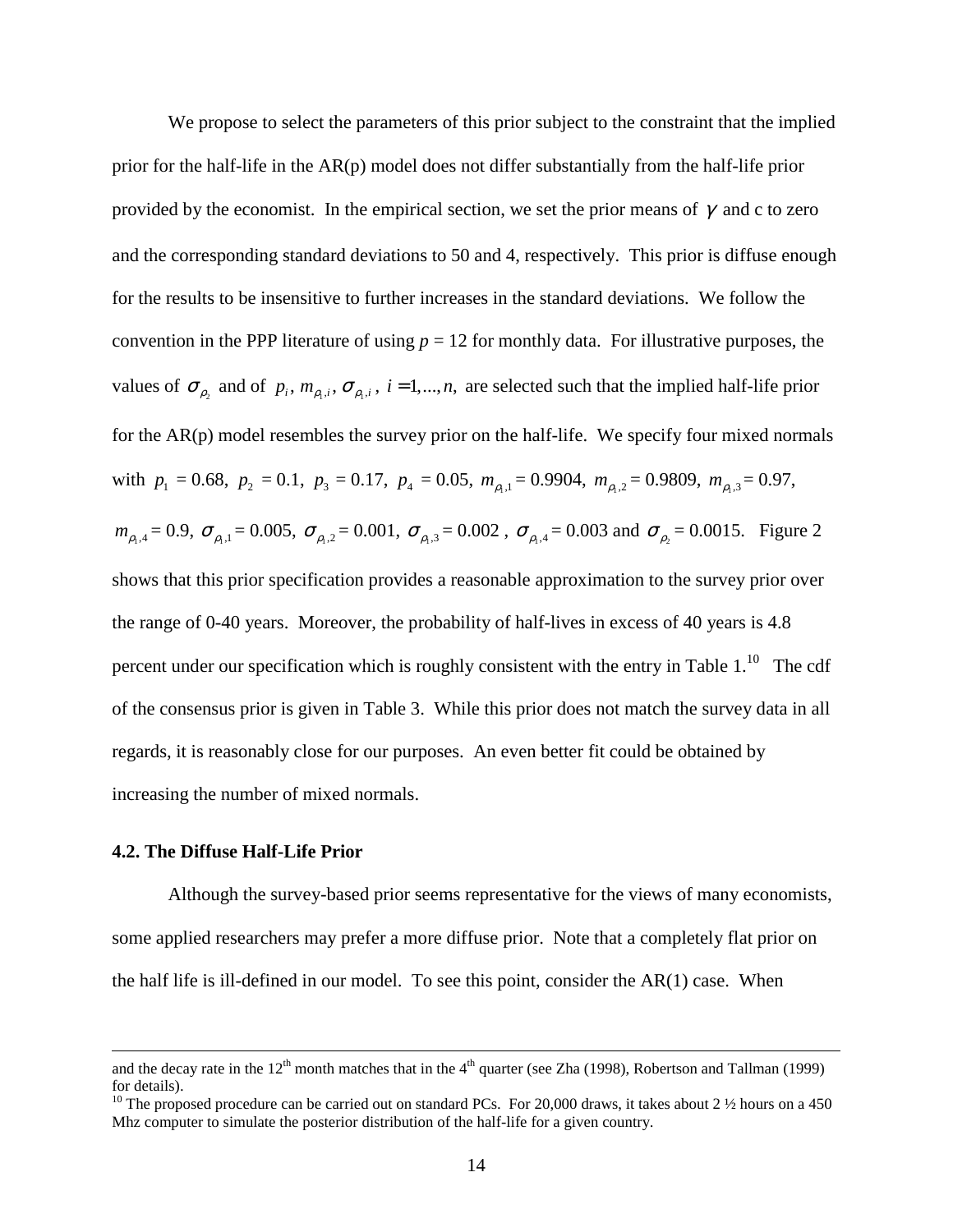$p(h) \propto$  constant for  $h > 0$ , by the Jacobian transformation,

$$
p(\rho) \propto \frac{|\log(a)|}{\rho \log^2 \rho}.
$$
 (14)

It is clear that expression (14) can never be proportional to a density function because it does not integrate to a constant over the parameter space. We can, however, modify the prior density (7) such that the prior density of *h*, although not completely flat, will be quite diffuse. This diffuse specification may be achieved using the same type of smoothness prior already adopted in section 4.1. Our leading example of a diffuse prior is based on seven mixed normals with  $p_1 =$ 0.59,  $p_2 = 0.263$ ,  $p_3 = 0.007$ ,  $p_4 = 0.07$ ,  $p_5 = 0.04$ ,  $p_6 = 0.02$ ,  $p_7 = 0.01$ ,  $m_{p,1} = 0.9994$ ,  $m_{\rho_1,2} = 0.998$ ,  $m_{\rho_1,3} = 0.9952$ ,  $m_{\rho_1,4} = 0.9904$ ,  $m_{\rho_1,5} = 0.9809$ ,  $m_{\rho_1,6} = 0.97$ ,  $m_{\rho_1,7} = 0.5$ ,  $\sigma_{\rho_1,1} =$ 0.002,  $\sigma_{p_1,2} = 0.002$ ,  $\sigma_{p_1,3} = 0.001$ ,  $\sigma_{p_1,4} = 0.002$ ,  $\sigma_{p_1,5} = 0.001$ ,  $\sigma_{p_1,6} = 0.002$ ,  $\sigma_{p_1,7} = 0.15$  and  $\sigma_{p_2}$  = 0.0015. The scale of this prior density in the range 0-40 years depends on the probability mass assigned to half-lives larger than 40 years. The latter probability is about 47% under our specification. This probability seems unreasonably large on a priori grounds. We therefore slightly modify the procedure of section 4.1 by adding one more step designed to rescale the diffuse prior such that Pr(h>40) is 4.8 %, consistent with the consensus prior in Table 3.

Specifically, we partition the distribution of *h* into two regions. In region  $R_0$ , the value of h is less than 40 years; in region  $R_1$ , h is equal to or greater than 40 years. Let

$$
\Theta_0 = h^{-1}(R_0)
$$
 and  $\Theta_1 = h^{-1}(R_1)$ .

The prior probabilities associated with these two regions under  $p(\theta)$  are *q* and 1−*q*, respectively. Now consider an alternative set of prior probabilities, denoted by  $q^*$  and  $1-q^*$ . This new prior may reflect the belief that  $Pr(h \in \Theta_1)$  is smaller than implied by the original prior.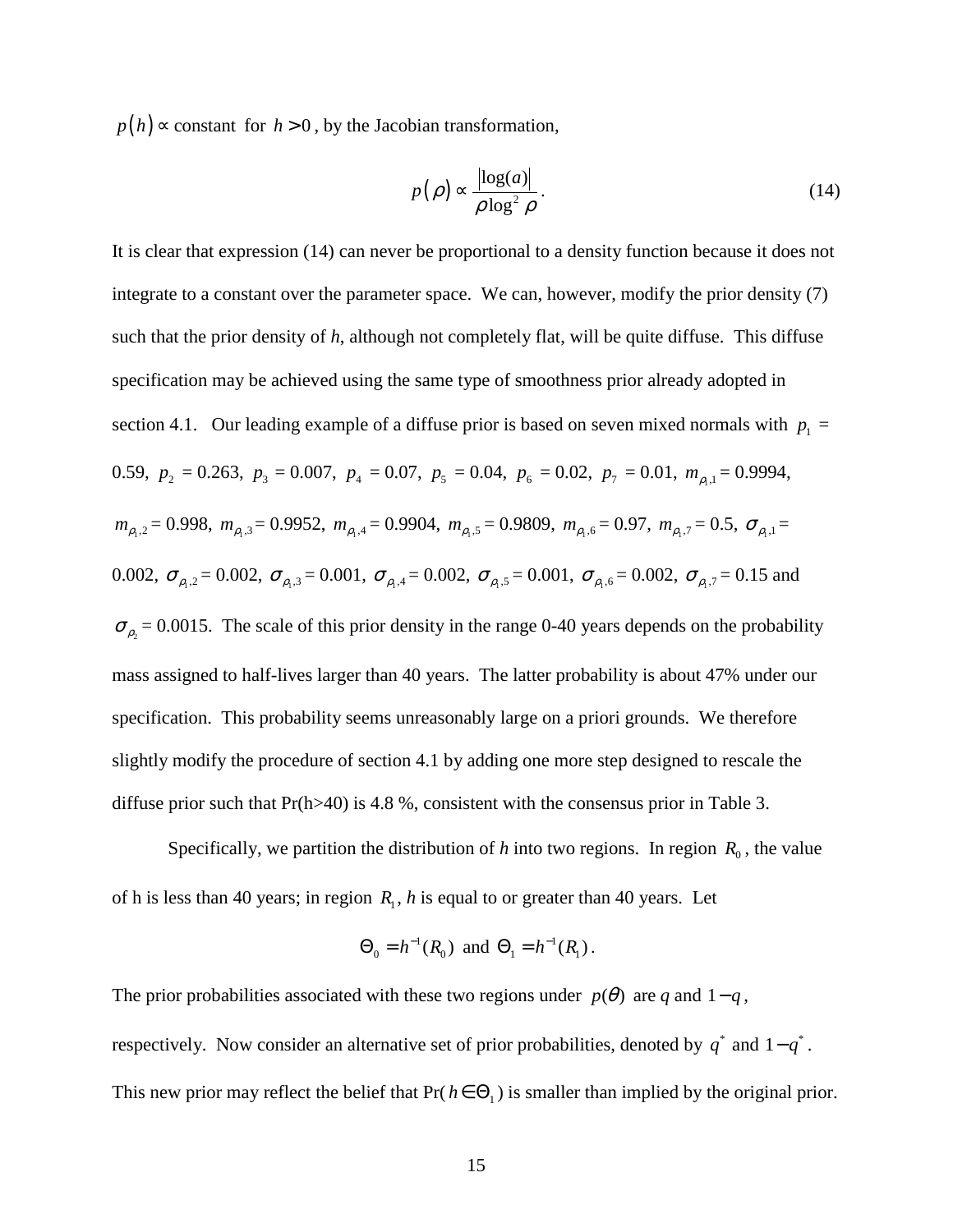The new prior  $p^*(\theta)$  is related to the old prior by

$$
p^*(\theta) = \begin{array}{cc} s_0 p(\theta) & \theta \in \Theta_0 \\ s_1 p(\theta) & \theta \in \Theta_1 \end{array},
$$

where  $s_0 = q^*/q$  and  $s_1 = (1 - q^*)/(1 - q)$ . In our example,  $s_0 = 95.2/53.3$  and  $s_1 = 4.8/46.7$ . The appropriately re-weighted diffuse prior density is shown in Figure 3. The corresponding cdf is shown in Table 3.

The posterior associated with this re-weighted prior density may be simulated using a weighting method described in Tierney (1994) and Geweke (1997). As shown in Geweke (1997), given the empirical distribution of  $\theta$  (and functions of  $\theta$ ) under  $p(\theta)$ , the corresponding posterior under  $p^*(\theta)$  can be computed without much additional effort. Following Tierney (1994) and Geweke (1997) define the probability weight

$$
\boldsymbol{\varpi}^*(\boldsymbol{\theta}) = \frac{p^*\big(\boldsymbol{\theta}\big| x_0, Y\big)}{p\big(\boldsymbol{\theta}\big| x_0, Y\big)} = \frac{p^*\big(\boldsymbol{\theta}\big)L\big(\boldsymbol{\theta}\big| x_0, Y\big)}{p\big(\boldsymbol{\theta}\big)L\big(\boldsymbol{\theta}\big| x_0, Y\big)} = \frac{p^*\big(\boldsymbol{\theta}\big)}{p\big(\boldsymbol{\theta}\big)}.
$$

where  $\boldsymbol{\varpi}^*(\boldsymbol{\theta})$  is bounded. Then the matrix

$$
\begin{bmatrix}\n\theta^{(1)} & w^*\left(\theta^{(1)}\right) & h\left(\theta^{(1)}\right) \\
\vdots & \vdots & \vdots \\
\theta^{(N)} & w^*\left(\theta^{(N)}\right) & h\left(\theta^{(N)}\right)\n\end{bmatrix} \tag{14}
$$

stores the empirical distribution function of  $\theta$  under the prior  $p^*(\theta)$  where

$$
w^*\left(\boldsymbol{\theta}^{(i)}\right) = \frac{\boldsymbol{\varpi}^*\left(\boldsymbol{\theta}^{(i)}\right)w\left(\boldsymbol{\theta}^{(i)}\right)}{\boldsymbol{\varpi}^*\left(\boldsymbol{\theta}^{(i)}\right)w\left(\boldsymbol{\theta}^{(i)}\right)}.
$$

and  $w(\theta^{(i)})$  is the corresponding weight under the original prior.

This reweighting procedure allows us to rescale the prior in an efficient manner because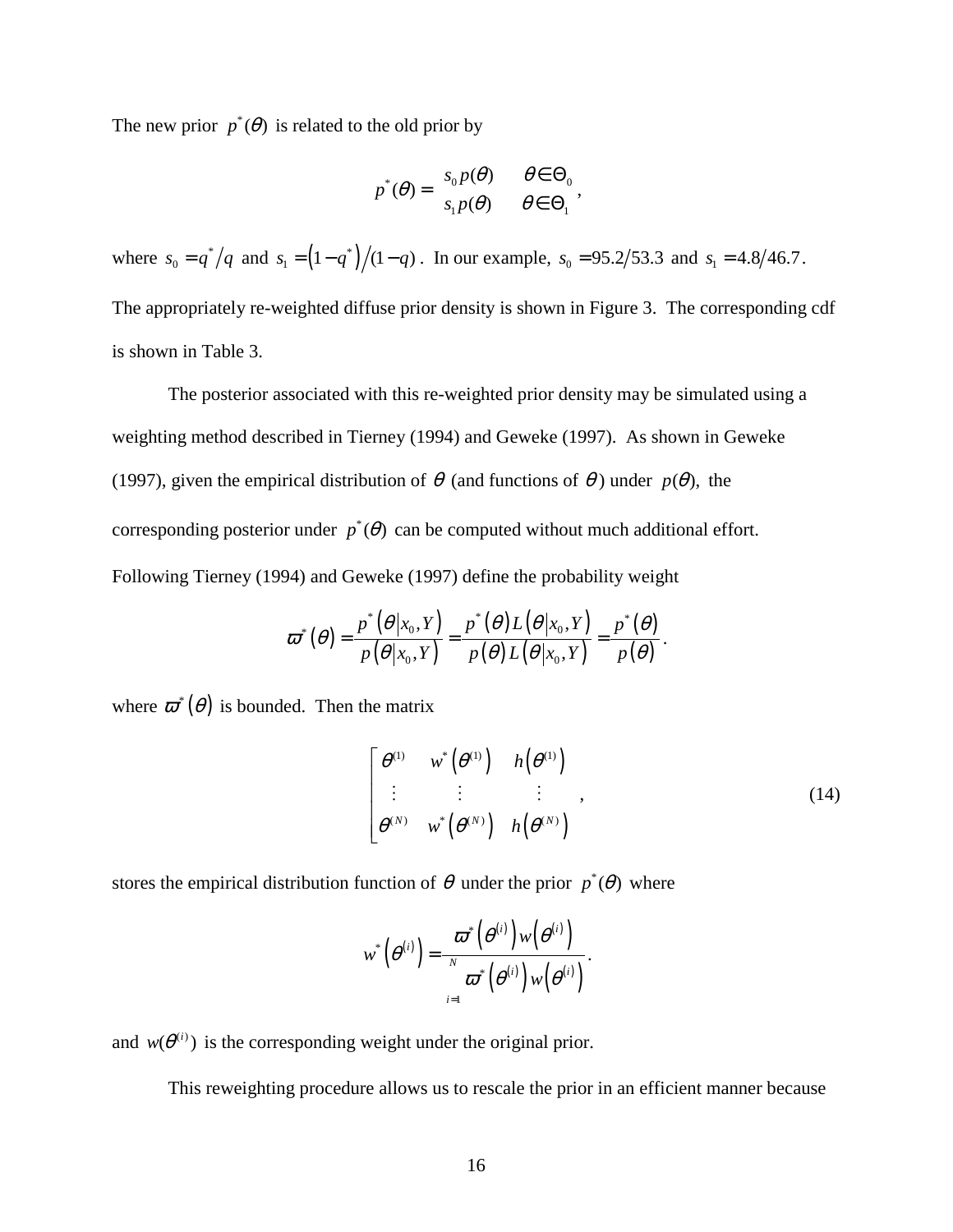there are only two regions, and the weights ( $s_0$  or  $s_1$ ) within each region are the same. It may seem that we could have used a similar technique in section 3 instead of deriving analytically the posterior under the mixed normal prior. Specifically, one could simulate the posterior under the flat prior ( $p(\theta)$   $\propto$  constant) and then reweight the draws by w<sup>\*</sup> for any given proper target density  $p^*(\theta)$ . In our case,  $p^*(\theta)$  is mixed normal. It turns out that this target prior is quite different from the posterior under the flat prior. As a consequence, all but a few elements of the weight vector  $w^*$  tend to be zero, and the reweighting procedure becomes very inefficient. This problem is a familiar one in any importance-sampling procedure. We avoid this computational inefficiency by deriving a convenient analytic form of the posterior density function under a mixed normal prior from which we can generate draws directly without importance sampling.

#### **5. Empirical Analysis**

The real exchange rate data are constructed from the IMF's *International Financial Statistics* data base on CD-ROM. They are based on the end-of-period nominal U.S. dollar spot exchange rates and the U.S. and foreign consumer price indices. The data set comprises 292 monthly observations for 17 countries (Austria, Belgium, Canada, Denmark, Finland, France, Germany, Greece, Italy, Japan, The Netherlands, Norway, Portugal, Spain, Sweden, Switzerland, and the United Kingdom). The sample period is 1973.1-1997.4.

#### **5.1. Results for the Consensus Prior**

The consensus prior specification in Table 3 is designed to be consistent with common beliefs of economists as expressed in the literature and in the survey data. The resulting posterior median as well as interval estimates of the half-life for each of the 17 countries in our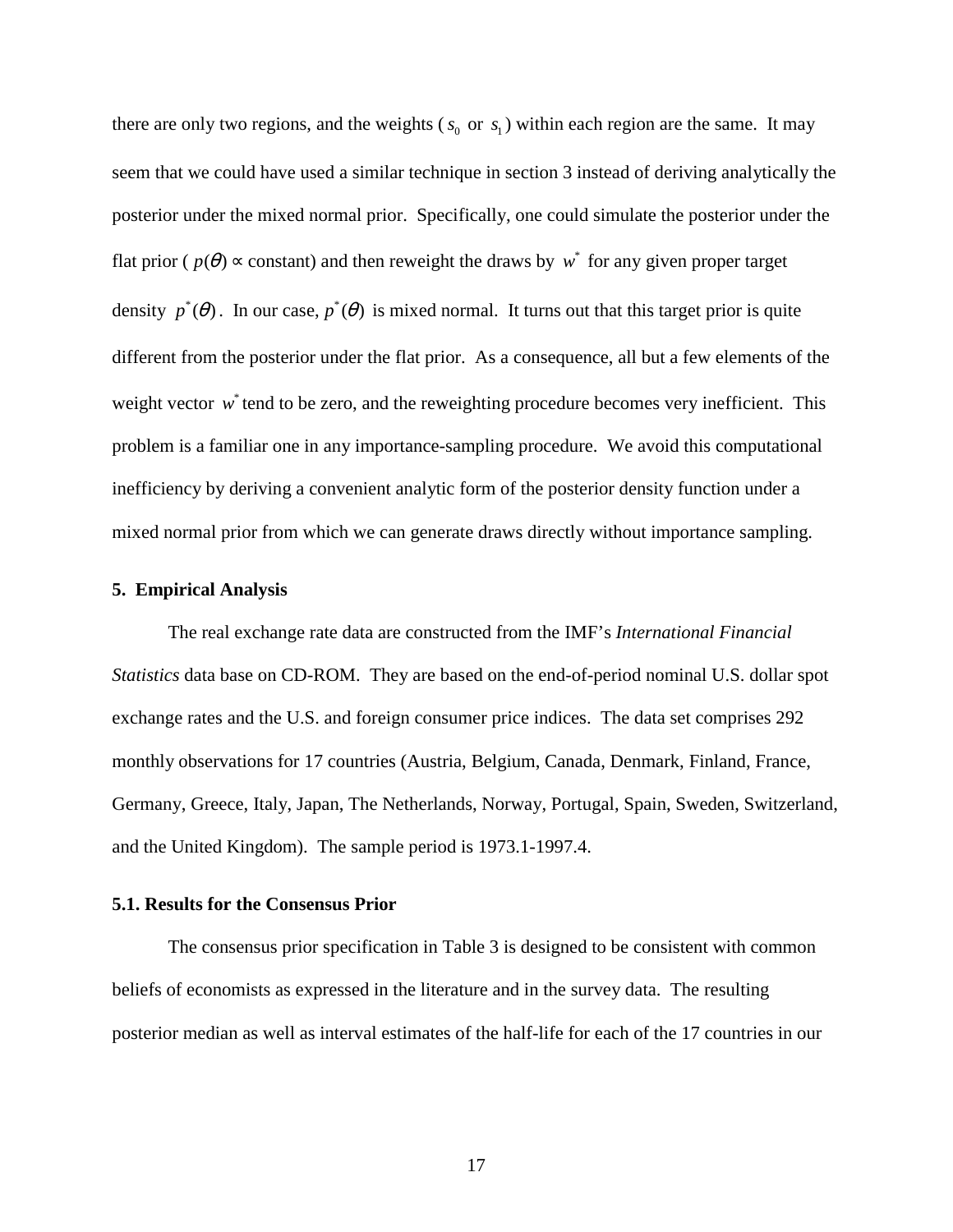sample are shown in Table 4(a).<sup>11</sup> The median value of the half-life ranges from 3.7 to 4.7 years, depending on the country. The corresponding 68% (90%) error bands for most countries range from as low as 2.0 (0.7) years to 10.0 (24.5) years in one case. With the notable exception of Canada, our results are remarkably consistent across countries.

A comparison of the prior distribution in Table 3 and the posterior distribution in Tables 4(a) and 5(a) shows that the posterior probabilities are not just driven by the prior. There is evidence of a shift in probability mass from the tails of the distribution towards the center. Moreover, the median half-life rises from 3.7 years in the consensus prior to an average of 4.0 years in the posterior. Even more striking is the drop in the upper bound of the 68% (90%) error bands from 10.2 years to 7.4 years (from 37.4 years to 13.8 years). The corresponding lower bounds rise from  $1.7(0.7)$  years to  $2.1(1.3)$  years.

There are three questions of interest that can be addressed based on the information in Table 5(a). First, we are able to examine the likelihood that Rogoff's conjecture is correct that the half-life lies between 3 and 5 years. We find that only about 33 % of the probability mass is concentrated in this region. The average 68 % error band in Table 4(a) suggests a lower bound of about 2 years and an upper bound close to 7 years, indicating more uncertainty about the halflife than is recognized in the PPP literature.

This finding does not mean, however, that the notion of long-run PPP must be abandoned. Although the mean reversion in real exchange rates is slow, there is strong evidence that mean reversion is taking place. Table  $5(a)$  shows that the probability that the half-life exceeds 10 years is rarely greater than 10 percent, and the probability that the half-life exceeds 40 years is only about 2 %. On average, with about 50% (76%, 91%) probability the half-life is

 $11$  We report the median as opposed to the mode, since we do not have information on the shape of the posterior density for half-lives larger than 40 years.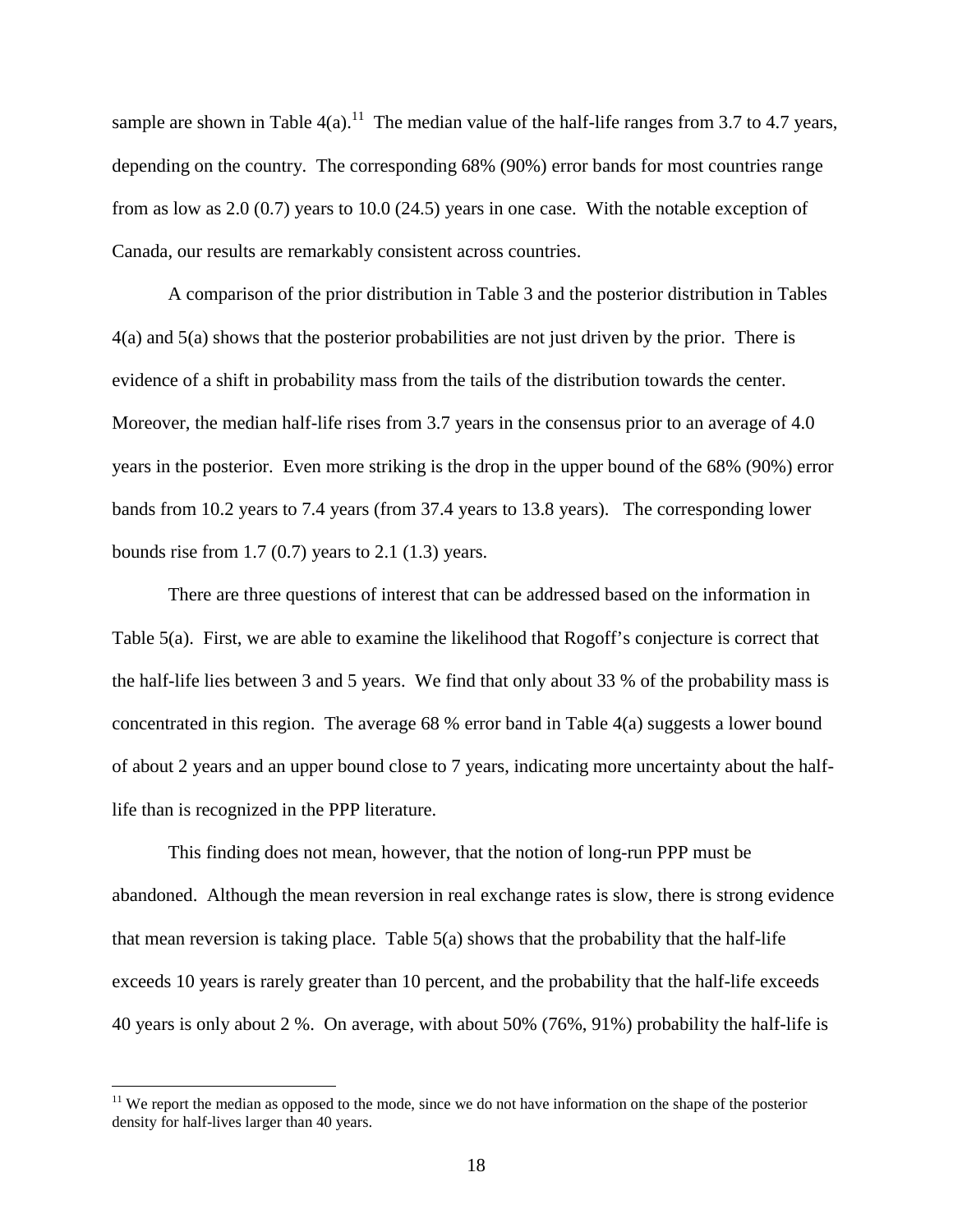reached within 4 (6, 10) years. Put differently, the half-life is about three times as likely to be shorter than 6 years than to exceed 6 years. Thus, to the extent that there are permanent shocks, they seem to play a limited role at the horizons of economic interest.

Second, we can examine how the evidence of mean reversion differs across countries. The strongest evidence in favor of short half-lives is obtained for the United Kingdom ( $Pr(h \le 4)$ )  $= 56 \%$ ), Switzerland ( $Pr(h \le 4) = 54 \%$ ) and Norway ( $Pr(h \le 4) = 53 \%$ ). The weakest evidence is obtained for Canada ( $Pr(h \le 4) = 40$  %), Japan ( $Pr(h \le 4) = 46$  %) and Portugal ( $Pr(h \le 4) = 46$ %). This ranking casts doubt on explanations based on relative productivity growth, relative income growth or differences in fiscal policy (see Rogoff 1996). The countries with the shortest (longest) half-lives appear to be sufficiently diverse to rule out such simple hypotheses.

Japan is a particularly interesting case. Japan has long been singled out for the apparent slow mean reversion of its deviations from PPP. Indeed, Table 5(a) shows evidence of below average probabilities especially for half-lives of at most 4 and at most 5 years. However, the probability that the half-life for Japan exceeds 10 years is not much different from the probability for other countries (9.5% compared with 8.9% for the average country). This evidence suggests that Japan is not as different from other countries, as it commonly believed.

Finally, we provide some tentative conclusions about the type of model needed to explain real exchange rate data. Table 5(a) shows that there is little evidence in favor of half-lives that are commonly considered short enough to be explained by monetary models with nominal rigidities alone. For example, the probability that the half-life does not exceed 2 years is between 10 and 15 percent, and there is only about 5% probability mass on half-lives of one year or less. In contrast, the half-life probabilities support the view that real rigidities play an important role in determining the real exchange rate. Further research will be needed to develop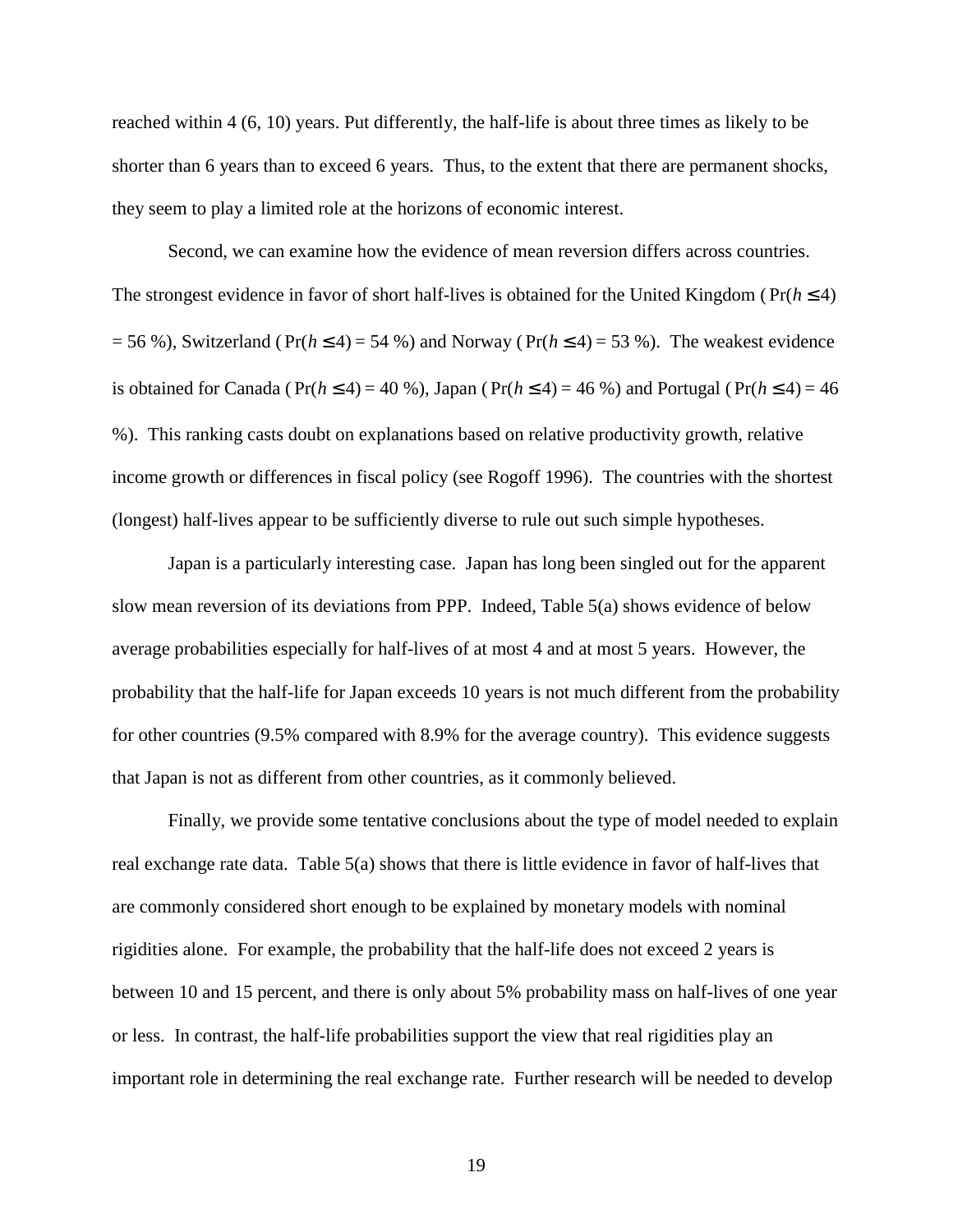more fully the implications of particular mechanisms (such as wealth redistribution or consumption smoothing) for the duration of deviations from PPP. Our methodology enables researchers to compare directly the implications of theoretical models for the degree of mean reversion in real exchange rates to the data and to find out which models are most appropriate.

#### **5.2. Results for the Diffuse Half-Life Prior**

Some economists have no strong prior views about the half-life of deviations from PPP. In that case, a prior more diffuse than the consensus prior is called for. The analysis of diffuse priors is interesting for two reasons. First, it may seem that a diffuse half-life prior should have little effect on the posterior of the half-life. However, that conclusion would be erroneous. The fact that a half-life prior is diffuse does not imply that it will not heavily influence the posterior probability distribution of the half-life. In fact, a diffuse prior actually may have greater influence on the posterior than does the consensus prior. We illustrate this point with an example.

Consider the diffuse prior of section 4.2 (see Table 3). Compared with the consensus prior, this prior spreads out the probability mass more evenly, with slowly declining weights for half-lives in excess of three years and sharply declining weights for half-lives smaller than 2 years (see Figure 3). How does the corresponding posterior distribution for the half-life in Table 5(b) compare with the likelihood in Table 2? Even a cursory glance shows that the posterior distribution in Table 5(b) assigns substantially more probability to very long half-lives than the likelihood in Table 2. For example, the posterior probability of the half-life exceeding 6 years is 82.2% under the diffuse prior. This figure is much closer to the 80% postulated in the diffuse prior distribution in Table 3 than to the 11.6% based on the likelihood in Table 2. Upon reflection, this outcome is not surprising. The diffuse prior in Table 3 puts such large cumulative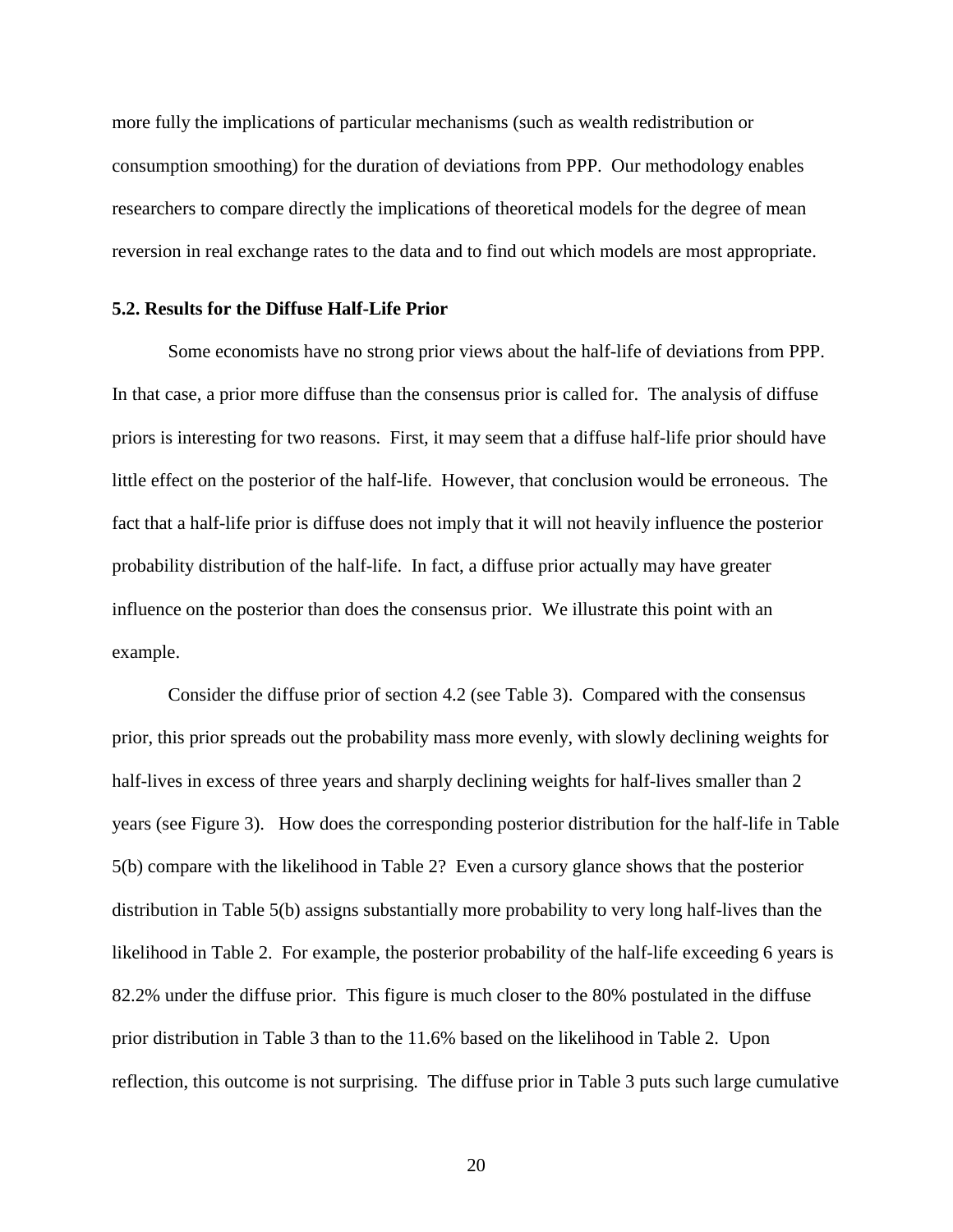probability mass on very large half-lives that the prior effectively dominates the posterior distribution at the expense of the likelihood.

The empirical finding that a diffuse prior on *h* may be highly influential for the posterior is another illustration of the more general point that in a parametric model a prior density that is diffuse in one dimension need not be diffuse in other dimensions. This fact is most transparent in the AR(1) model with slope coefficient  $\rho_1 > 0$ . In that case, a diffuse prior on *h* translates into a highly informative prior on  $\rho_1$  with most probability mass located very close to the unit root. In contrast, the consensus prior on *h* actually would be much less informative in the  $\rho_1$ dimension. Thus, as noted in section 4, conventional notions of what constitutes an "informative" or "uninformative" prior do not apply in analyzing the half-life. A prior is always both informative and uninformative, depending on the dimension of interest.

The second reason for analyzing the diffuse prior in Table 3 is to obtain a better appreciation for the sensitivity of the results to the choice of prior. Consider the differences between Tables 5(a) and 5(b). The median of the posterior distribution increases sharply from 4.0 under the consensus prior to 12.0 years under the diffuse prior (close to the prior median of 13.1). The corresponding 68 % error bands increase from 2.1-7.4 years under the consensus prior to 5.6-24.4 years under the diffuse prior. Finally, the likelihood that the half-life is contained in the range of 3-5 years shrinks from 33% to 7%.

This example shows that the posterior probabilities can be highly sensitive to the choice of prior. This by itself is not a surprising finding. More important is the observation that this dramatic change in posterior probabilities occurred for a prior that cannot be ruled out as economically implausible. This example shows that, if an economist has prior views that differ from the consensus prior suggested in section 4.1, it is essential that we be able to examine how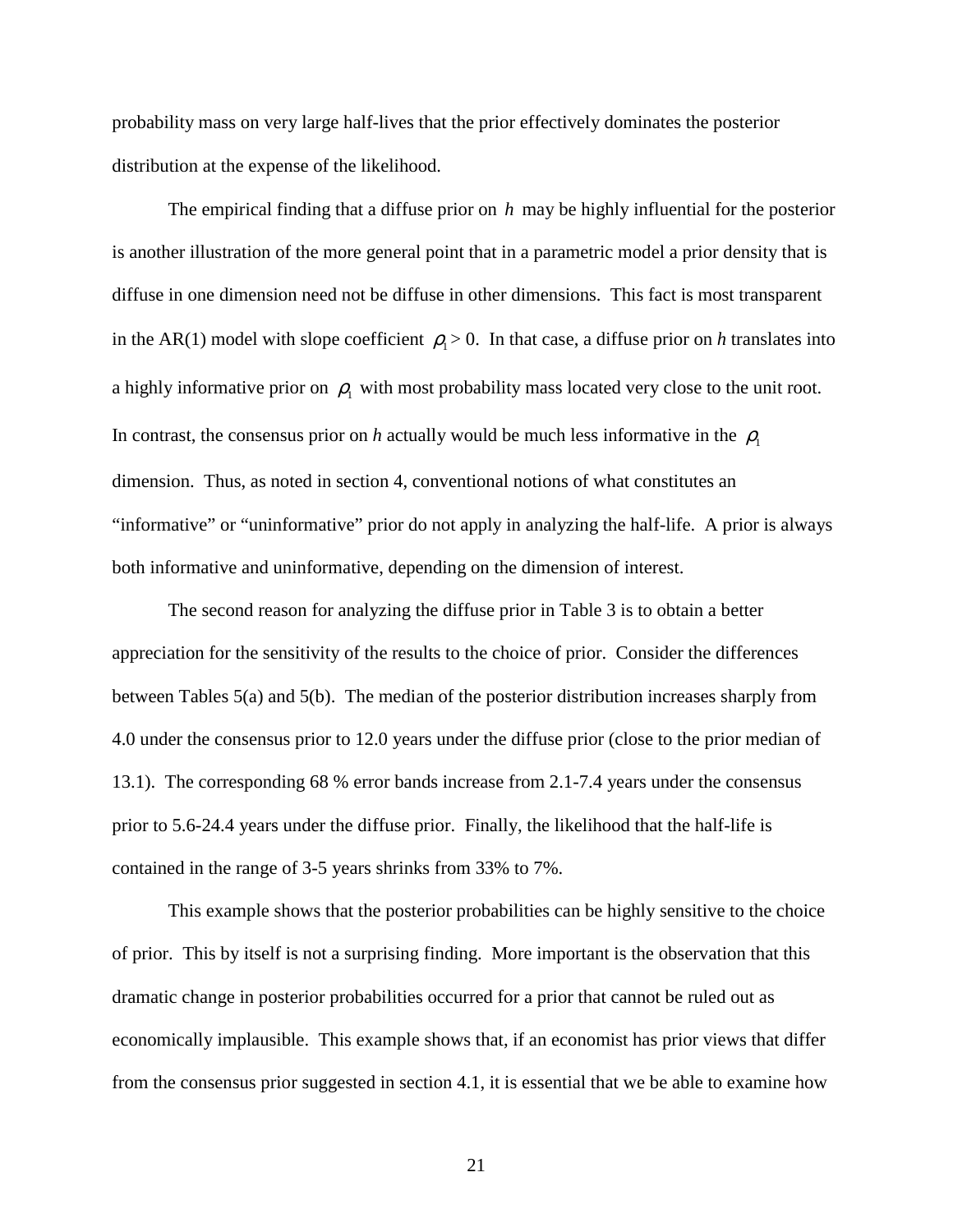this difference affects the posterior. Our methodology is designed to facilitate this type of sensitivity analysis and to allow economists to impose the priors with which they feel comfortable.

#### **6. Conclusion**

The literature on open economy macroeconomics concludes that different classes of theoretical models have very different implications for the persistence of deviations from PPP. Models with purely nominal rigidities, for example, are unlikely to generate much persistence in deviations from PPP. In contrast, models with persistent differences in productivity growth across countries, intertemporal consumption smoothing or cross-country wealth redistribution effects are consistent with much slower mean reversion in real exchange rates. Economists are faced with the task of deciding which of these models, if any, are consistent with the data. It is important, therefore, to be able to assess the likelihood that the degree of mean reversion in the real exchange rate data is consistent with that implied by a given class of theoretical models.

This paper proposed a general methodology capable of addressing this question. Our approach departs from the existing literature on long-run PPP in that we shift the discussion away from unit root test issues and toward a methodology for assessing the degree of mean reversion in real exchange rates at horizons of economic interest. We followed the convention in international finance of parameterizing the degree of mean reversion in terms of the half-life of deviations from PPP. The framework we proposed is designed to make explicit probability statements about the half-life. These probability statements allow economists to assess the likelihood that the half-life of deviations from PPP exceeds a given number of years without taking a stand on whether the data have a unit root or not.

The proposed methodology allows alternative priors for the half-life to be examined. In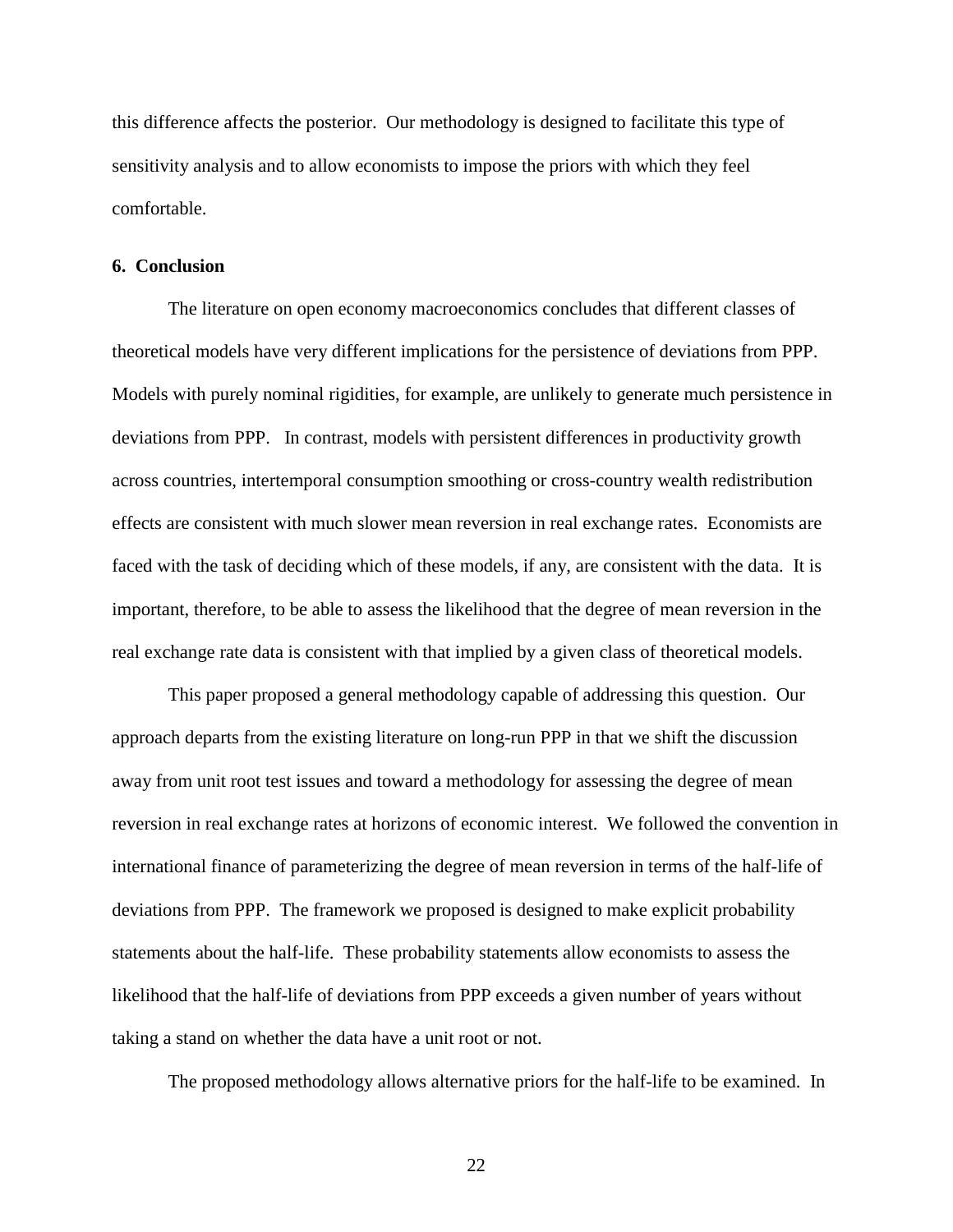our empirical analysis, we illustrated this point by examining two priors. One prior captured widely held views about the half-life expressed in the literature and in a survey of economists with a professional interest in the PPP debate. Based on this benchmark prior, we found compelling evidence of mean reversion over horizons of economic interest. For example, the half-life is about three times as likely to be shorter than 6 years than to exceed 6 years. There is only a 33% probability, however, that the half-life is contained in the range of 3-5 years, as conjectured by Rogoff (1996).

Not all economists are likely to share the consensus view. In fact, some economists will be rather uncertain about the prior distribution of the half-life, in which case a more diffuse prior is called for. The second prior considered in our empirical analysis was of this type. We showed that diffuse half-life priors, contrary to what one might expect, tend to exert a strong influence on the posterior distribution of the half-life. This second example also demonstrated that, if an economist has prior views that differ from the consensus views about the half-life, it is important that one be able to examine how this difference affects the posterior distribution. Our framework is designed to facilitate this type of sensitivity analysis.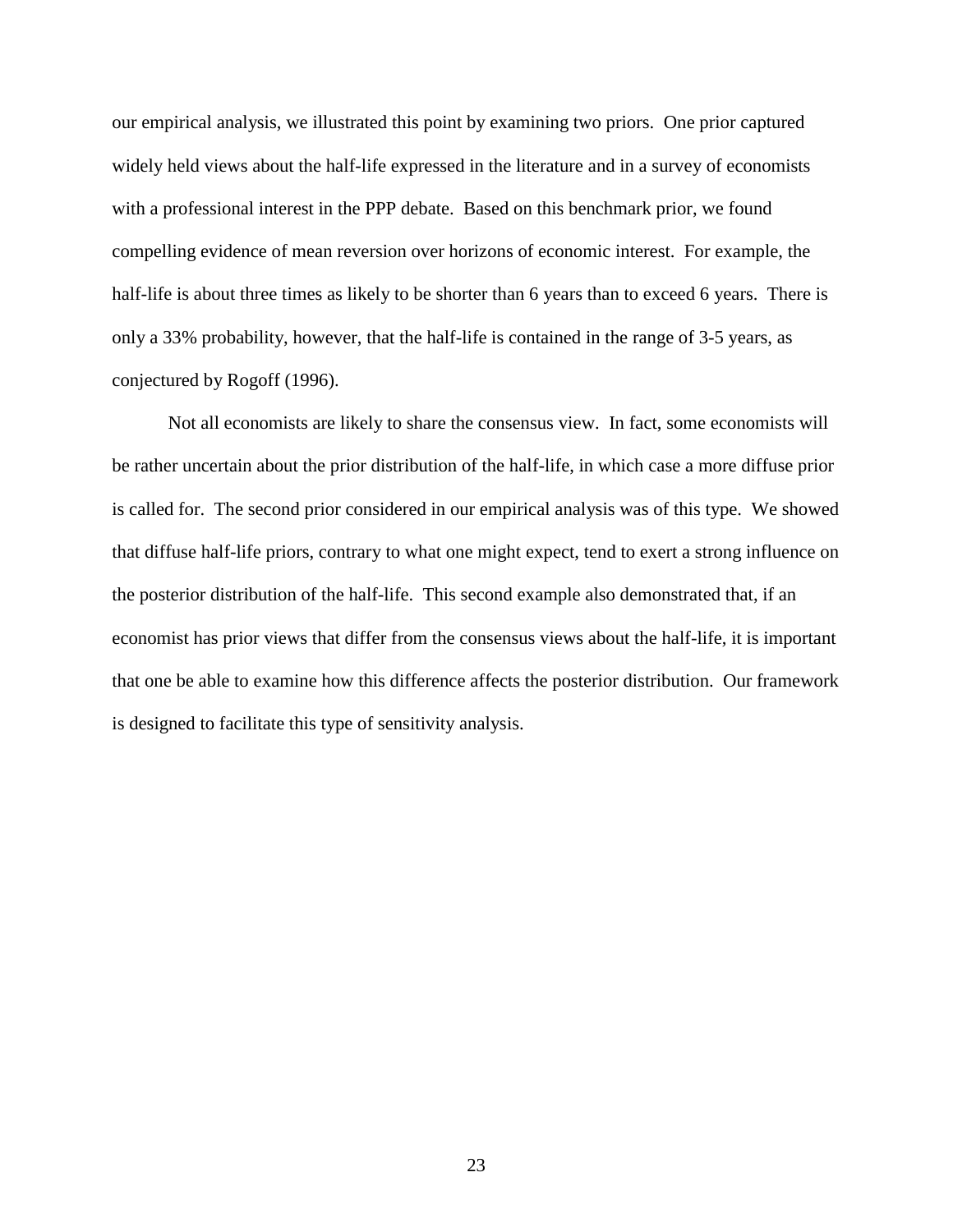#### **Acknowledgments**

We acknowledge helpful comments from Bob Barsky, Kathryn Dominguez, John Geweke, Gordon Hanson, Chris Sims, Linda Tesar, Harald Uhlig, Dan Waggoner, Chuck Whiteman and seminar participants at the 1999 NBER Summer Institute in Boston. We thank Dave Backus, Dick Baillie, Bob Barsky, Menzie Chinn, Alan Deardorff, Kathryn Dominguez, Sebastian Edwards, Charles Engel, Jürgen von Hagen, Gordon Hanson, Miles Kimball, Ken Kletzer, Bob Lippens, Nelson Mark, Mike Melvin, David Papell, Ken Rogoff, Andrew Rose, Matthew Shapiro, Chris Sims, Linda Tesar and Jaume Ventura for participating in the survey.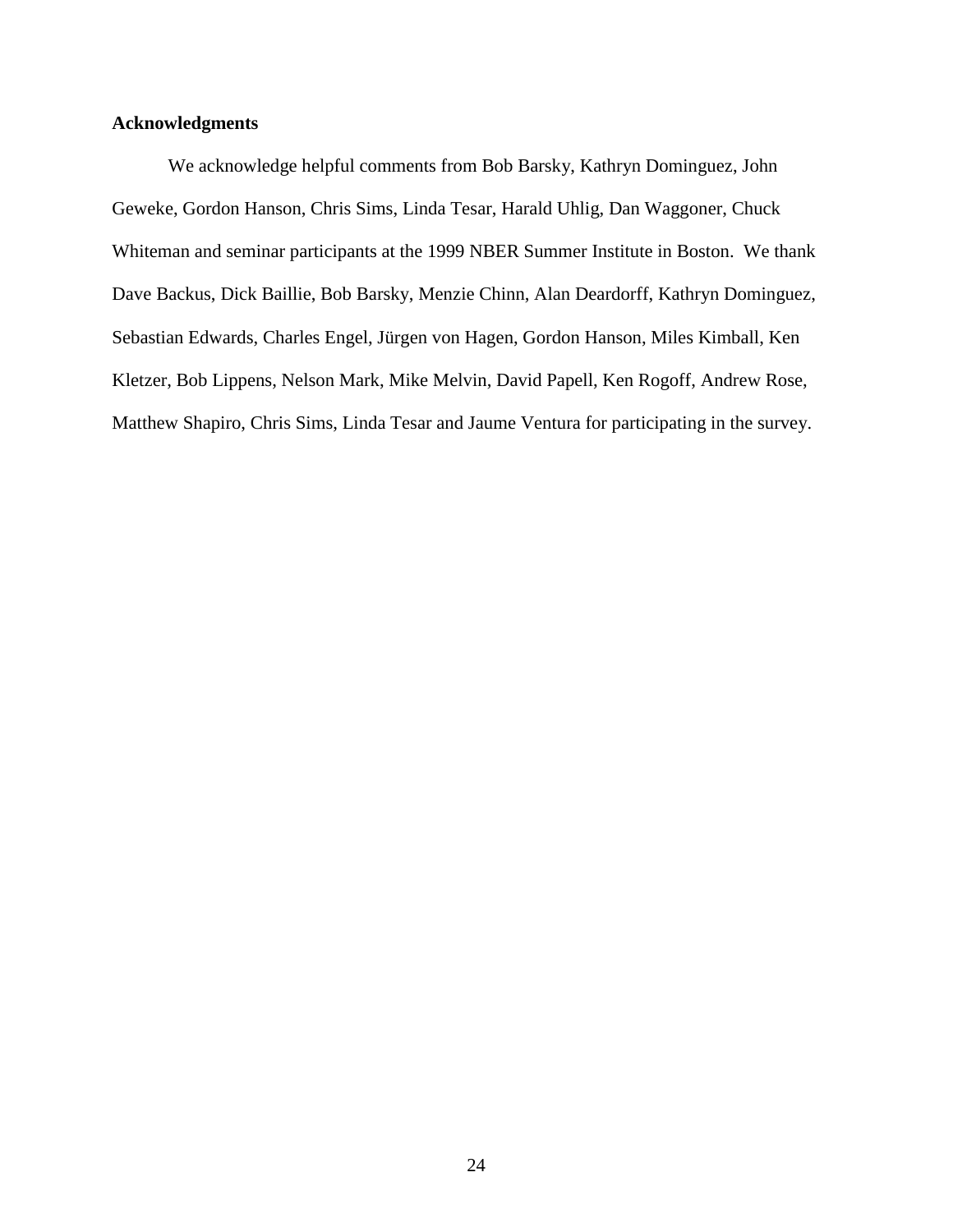#### **References**

- Abuaf, N., and P. Jorion (1990), "Purchasing Power Parity in the Long-Run," *Journal of Finance*, 45, 157-174.
- Caner, M., and L. Kilian (1999), "Size Distortions of Tests of the Null Hypothesis of Stationarity: Evidence and Implications for the PPP Debate," Department of Economics Working Paper No. 99-05, University of Michigan.
- Cheung, Y.-W., and K. S. Lai (1998), "Parity Reversion in Real Exchange Rates During the Post-Bretton Woods Period," *Journal of International Money and Finance*, 17, 597-614.
- Cheung, Y.-W., and K. S. Lai (1999), "On the Purchasing Power Parity Puzzle," manuscript, UC Santa Cruz.
- Culver, S.E., and D.H. Papell (1997), "Long-Run Purchasing Power Parity with Short-Run Data: Evidence with a Null Hypothesis of Stationarity," forthcoming: *Journal of International Money and Finance*.
- Diebold, F.X., S. Husted, and M. Rush (1991), "Real Exchange Rates under the Gold Standard," *Journal of Political Economy*, 99, 1252-1271.
- Edison, H., J. Gagnon, and W. Melick (1997), "Understanding the Empirical Literature on Purchasing Power Parity: The Post-Bretton Woods Era," *Journal of International Money and Finance*, 16, 1-17.
- Frankel, J. (1986), "International Capital Mobility and Crowding Out in the U.S. Economy: Imperfect Integration of Financial Markets or of Goods Markets?" in R. Hafer (ed.): *How Open is the U.S. Economy?*, Lexington Books.
- Frankel, J.A., and K.A. Froot (1987), "Using Survey Data to Test Standard Propositions Regarding Exchange Rate Expectations," *American Economic Review*, 77, 133-153.
- Froot, K.A., and K. Rogoff (1995), "Perspectives on PPP and Long-Run Real Exchange Rates," in: G. Grossman and K. Rogoff (eds.), *Handbook of International Economics*, vol. III, Elsevier Science.
- Froot, K.A., and K. Rogoff (1991), "The EMS, the EMU, and the Transition to a Common Currency," in: Fisher, S., and O. Blanchard (eds.), *NBER Macroeconomics Annual*, 269- 317.
- Geweke, J. (1995), "Monte Carlo Simulation and Numerical Integration," in H. Amman, D. Kendrick and J. Rust (eds.), *Handbook of Computational Economics*, Amsterdam: North-Holland.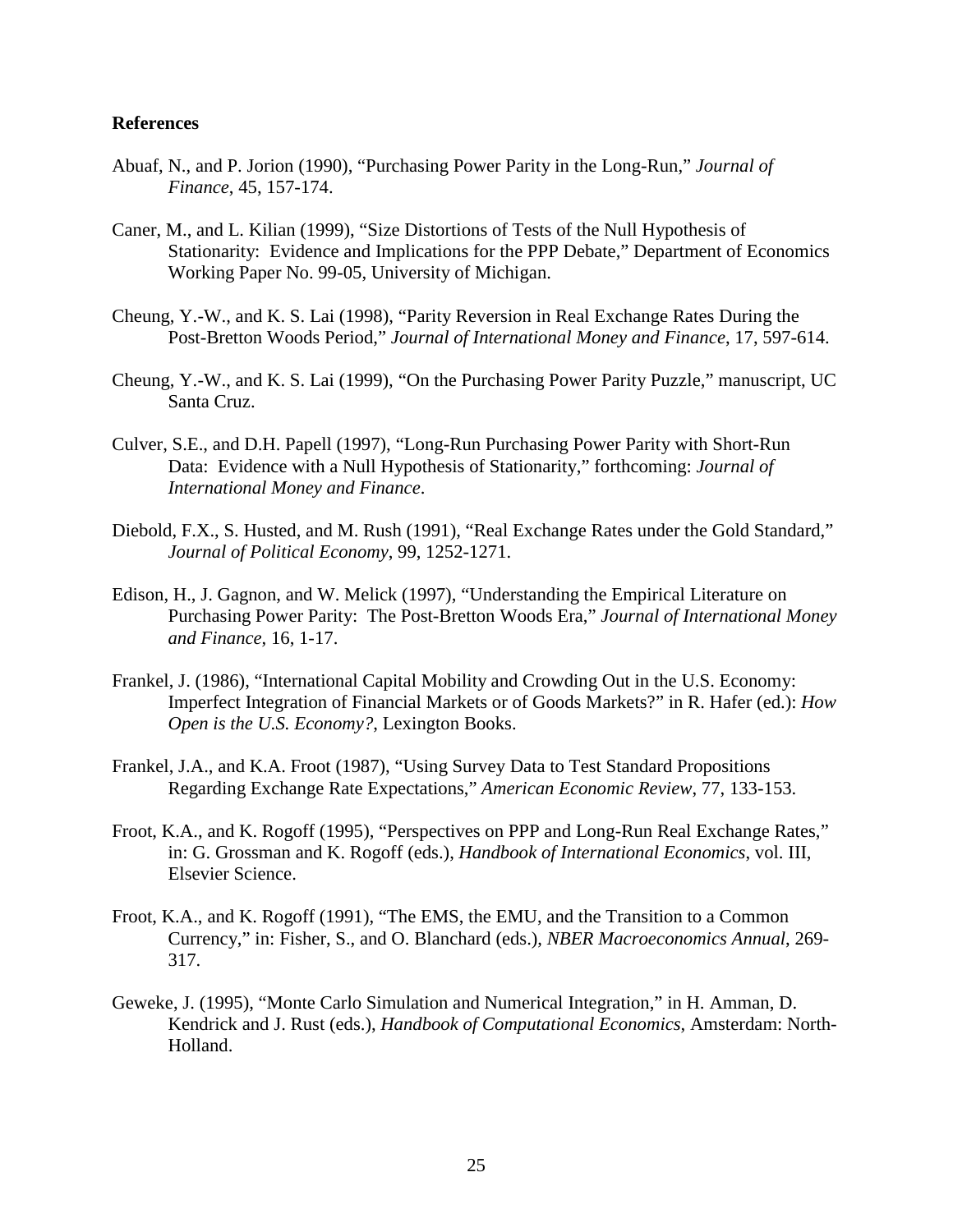- Geweke, J. (1997), "Posterior Simulators in Econometrics," in David M. Kreps and Kenneth F. Wallis (eds.): *Advances in Economics and Econometrics: Theory and Applications*, Econometric Society Monographs Seventh World Congress Vol. III, 128-165, Cambridge University Press.
- Koedijk, K.G., P.C. Schotman, and M.A. Van Dijk (1998), "The Re-Emergence of PPP in the 1990s," *Journal of International Money and Finance*, 17, 51-61.
- Litterman, R.B. (1986), "Forecasting with Bayesian Vector Autoregressions Five Years of Experience," *Journal of Business and Economic Statistics*, 4, 25-38.
- Lothian, J.R., and M.P. Taylor (1996), "Real Exchange Rate Behavior: The Recent Float from the Perspective of the Past Two Centuries," *Journal of Political Economy*, 104, 488-510.
- Lothian, J.R., and M.P. Taylor (1997), "Real Exchange Rate Behavior: The Problem of Power and Sample Size," *Journal of International Money and Finance*, 16, 945-954.
- Murray, C.J., and D.H. Papell (1999), "The Purchasing Power Parity Persistence Paradigm," manuscript, Department of Economics, University of Houston.
- Obstfeld, M., and K. Rogoff (1995), "Exchange Rate Dynamics Redux," *Journal of Political Economy*, 104, 488-509.
- Papell, D. (1997), "Searching for Stationarity: Purchasing Power Parity Under the Current Float," *Journal of International Economics*, 43, 313-332.
- Papell, D., and Theodoridis (1998), "Increasing Evidence of Purchasing Power Parity Over the Current Float," *Journal of International Money and Finance*, 17, 41-50.
- Parsley, D.C., and Wei, S.-J. (1996), "Convergence to the Law of One Price without Trade Barriers or Currency Fluctuations," *Quarterly Journal of Economics*, 111, 1211-1236.
- Robertson, J.C., and E.W. Tallman (1999), "Vector Autoregressions: Forecasting and Reality," *Federal Reserve Bank of Atlanta Economic Review*, First Quarter, 4-18.
- Rogoff, K. (1996), "The Purchasing Power Parity Puzzle," *Journal of Economic Literature*, 34, 647-668.
- Rogoff, K. (1992), "Traded Goods Consumption Smoothing and the Random Walk Behavior of the Real Exchange Rate," *Bank of Japan Monetary and Economic Studies*, 10, 1-29.
- Schotman, P., and H.K. van Dijk (1991), "A Bayesian Analysis of the Unit Root in Real Exchange Rates," *Journal of Econometrics*, 49, 195-238.
- Sims, C.A. (1999), "Using A Likelihood Perspective To Sharpen Economic Discourse: Three Examples," manuscript, Department of Economics, Princeton University.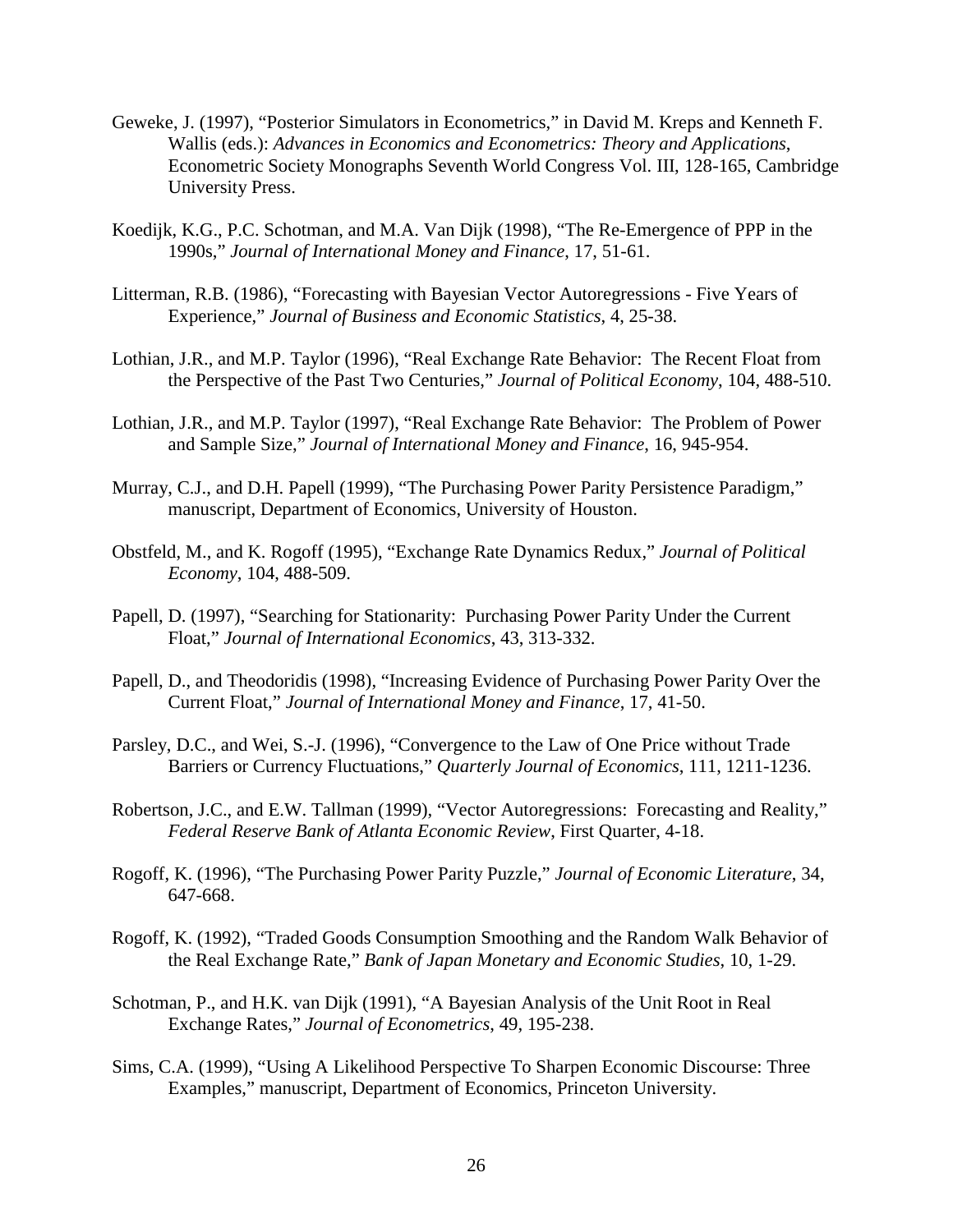- Sims, C.A., and H. Uhlig (1991), "Understanding Unit Rooters: A Helicopter Tour," *Econometrica*, 67, 1113-1155.
- Sims, C.A., and T. Zha (1998), "Bayesian Methods for Dynamic Multivariate Models," *International Economic Review*, 39, 949-986.
- Sims, C.A., and T. Zha (1999), "Error Bands for Impulse Responses," *Econometrica*, 67, 1113- 1155.
- Taylor, M.P., and D. Peel (1998), "Nonlinear Mean Reversion in Real Exchange Rates: Toward a Solution to the Purchasing Power Parity Puzzles," manuscript, Oxford University.
- Taylor, M.P. and L. Sarno (1998), "The Behavior of Real Exchange Rates During the Post-Bretton Woods Period," *Journal of International Economics*, 46, 281-312.
- Tierney, L. (1994), "Markov chains for exploring posterior distributions," *Annals of Statistics 22*, 1701-62.
- Waggoner, D.F., and T. Zha (1999), "Does Normalization Matter for Inference," mimeo, Federal Reserve Bank of Atlanta.
- Wei, S.-J., and D.C. Parsley (1995), "Purchasing Power Disparity During the Floating Rate Period: Exchange Rate Volatility, Trade Barriers, and Other Culprits," *NBER Working Paper No. 5032*.
- Wu, S., and J.L. Wu (1998), "Purchasing Power Parity Under the Current Float: New Evidence from Panel Data Unit Root Tests," mimeo, Department of Economics, Ohio State University.
- Wu, Y. (1996), "Are Real Exchange Rates Nonstationary? Evidence from a Panel-Data Test," *Journal of Money, Credit and Banking*, 28, 54-63.
- Zha, T. (1998), "A Dynamic Multivariate Model for Use in Formulating Policy," *Federal Reserve Bank of Atlanta Economic Review*, First Quarter, 16-29.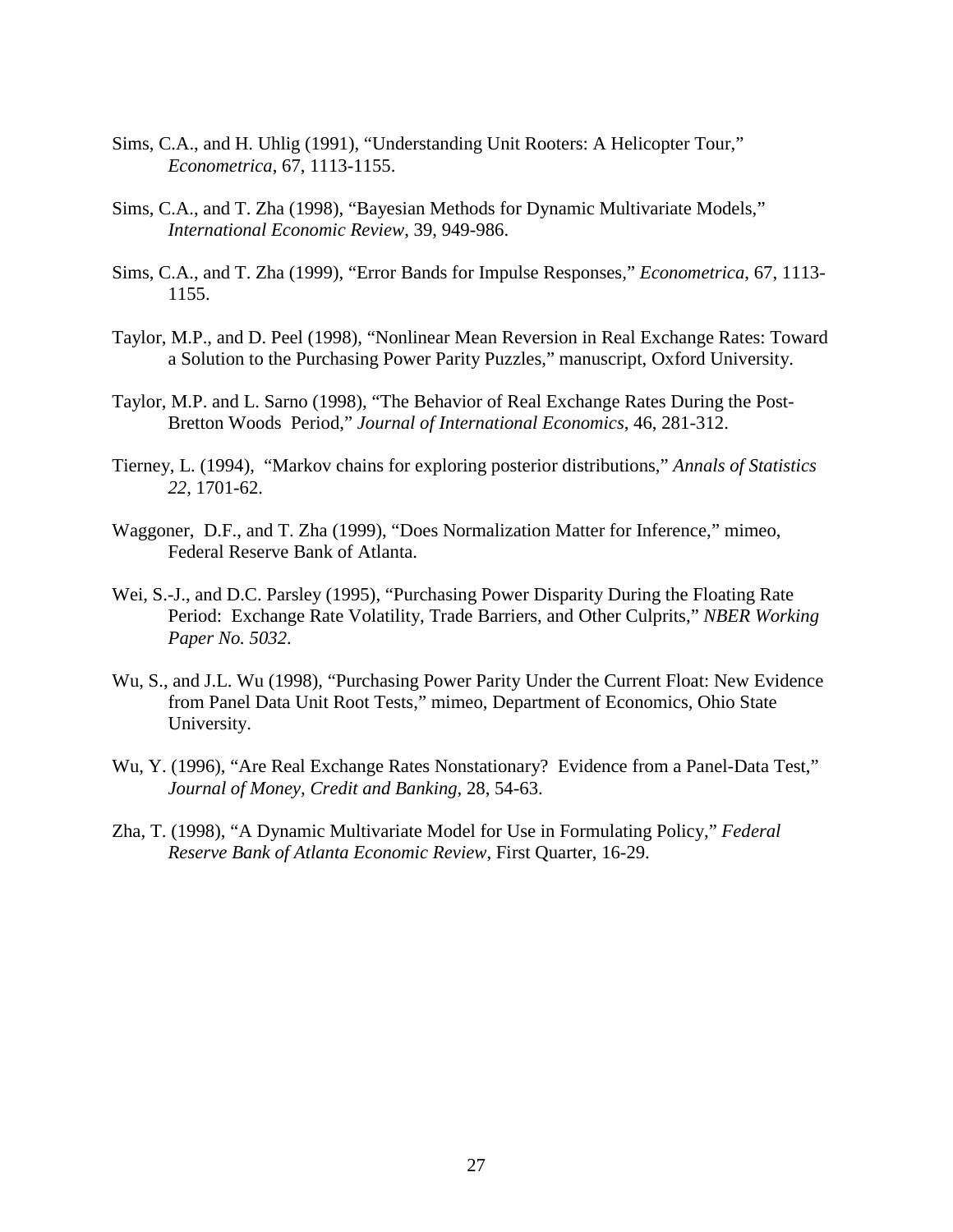| Half-Life       | <b>PDF</b> | Half-Life                           | <b>CDF</b> |
|-----------------|------------|-------------------------------------|------------|
| $0 < h \leq 1$  | 4.6        | $h \leq$                            | 4.6        |
| $1 < h \leq 2$  | 9.5        | $h \leq$<br><sup>2</sup>            | 14.1       |
| $2 < h \leq 3$  | 17.3       | $\overline{\mathbf{3}}$<br>$h \leq$ | 31.4       |
| $3 < h \leq 4$  | 18.2       | $h \leq$<br>$\overline{4}$          | 49.6       |
| $4 < h \leq 5$  | 14.4       | $h \leq$<br>- 5                     | 64.0       |
| $5 < h \leq 6$  | 11.8       | $h \leq$<br>- 6                     | 75.8       |
| $6 < h \le 10$  | 8.1        | $h \leq 10$                         | 83.9       |
| $10 < h \le 20$ | 7.1        | $h \leq 20$                         | 91.0       |
| $20 < h \le 40$ | 3.1        | $h \leq 40$                         | 94.1       |
| h > 40          | 5.9        | $h \leq \infty$                     | 100.0      |

**Table 1. – Survey Prior Probabilities for Half-Life under the Recent Float**

NOTES: Average probabilities based on a survey of 22 economists with a professional interest in the PPP question. The survey was conducted by the authors in July and August of 1999.

| Country     | $h \leq 1$ | $h \leq 2$ | $h \leq 3$ | $h \leq 4$ | $h \leq 5$ | $h \leq 6$ | $h \leq 10$ | $h \leq 20$ | $H \leq 40$ | h > 40 |
|-------------|------------|------------|------------|------------|------------|------------|-------------|-------------|-------------|--------|
| Austria     | 0.0        | 10.4       | 58.2       | 80.2       | 87.7       | 91.5       | 95.9        | 97.7        | 98.3        | 1.7    |
| Belgium     | 0.0        | 3.1        | 47.6       | 71.6       | 83.5       | 88.3       | 95.2        | 97.6        | 98.4        | 1.6    |
| Canada      | 0.0        | 0.0        | 7.4        | 34.4       | 56.7       | 68.5       | 87.2        | 94.0        | 96.0        | 4.0    |
| Denmark     | 0.0        | 8.2        | 56.3       | 79.5       | 88.1       | 91.8       | 96.3        | 98.0        | 98.5        | 1.5    |
| Finland     | 0.0        | 21.5       | 75.5       | 89.1       | 94.0       | 96.3       | 98.4        | 99.2        | 99.4        | 0.6    |
| France      | 0.1        | 23.0       | 68.4       | 83.5       | 89.4       | 92.5       | 96.3        | 97.9        | 98.4        | 1.6    |
| Germany     | 0.0        | 10.4       | 59.1       | 81.2       | 88.3       | 91.8       | 96.0        | 97.8        | 98.3        | 1.7    |
| Greece      | 0.2        | 20.1       | 52.4       | 67.9       | 77.1       | 81.2       | 88.5        | 92.4        | 93.9        | 6.1    |
| Italy       | 0.0        | 21.5       | 73.0       | 86.7       | 92.1       | 94.2       | 97.3        | 98.4        | 98.8        | 1.2    |
| Japan       | 0.0        | 0.6        | 22.4       | 51.0       | 66.4       | 76.0       | 89.1        | 94.5        | 96.3        | 3.7    |
| Netherlands | 0.0        | 18.1       | 67.3       | 84.1       | 90.4       | 93.3       | 96.8        | 98.2        | 98.7        | 1.3    |
| Norway      | 0.7        | 49.0       | 80.1       | 88.8       | 92.8       | 94.4       | 96.8        | 97.9        | 98.4        | 1.6    |
| Portugal    | 0.0        | 3.4        | 30.7       | 54.3       | 67.7       | 75.0       | 85.9        | 91.1        | 93.1        | 6.9    |
| Spain       | 0.0        | 5.8        | 46.6       | 71.6       | 82.3       | 87.5       | 94.0        | 96.5        | 97.6        | 2.4    |
| Sweden      | 0.0        | 8.0        | 48.8       | 72.0       | 82.7       | 87.3       | 93.7        | 96.4        | 97.3        | 2.7    |
| Switzerland | 0.0        | 28.8       | 78.5       | 89.1       | 93.6       | 95.8       | 98.1        | 99.0        | 99.3        | 0.7    |
| U.K.        | 0.5        | 52.0       | 87.6       | 93.9       | 96.3       | 97.4       | 98.7        | 99.2        | 99.4        | 0.6    |
| Mean        | 0.1        | 16.7       | 56.5       | 75.2       | 84.1       | 88.4       | 94.4        | 96.8        | 97.7        | 2.3    |

**Table 2. – Probabilities for Half-Life Implied by Likelihood**

NOTES: Monthly IFS data.

| Table 3. – Prior Probability Distributions Used in the Empirical Analysis |  |  |  |  |  |  |
|---------------------------------------------------------------------------|--|--|--|--|--|--|
|                                                                           |  |  |  |  |  |  |

| Prior     | $h \leq 1$ | h < 2 | $h \leq 3$ | $h \leq 4$ | $h \leq 5$ | $h \leq 6$ | $h \leq 10$ | $h \leq 20$ | $h \leq 40$ | h > 40 |
|-----------|------------|-------|------------|------------|------------|------------|-------------|-------------|-------------|--------|
| Consensus | 5.2        | 14.5  | 28.9       | 44.3       | 56.6       | 66.1       | 83.1        | 92.2        | 95.2        | 4.8    |
| Diffuse   |            |       | 9.1        | 13.4       | 16.3       | 20.2       | 37.1        |             | 95.2        | 4.8    |

NOTES: Based on the specifications discussed in section 4.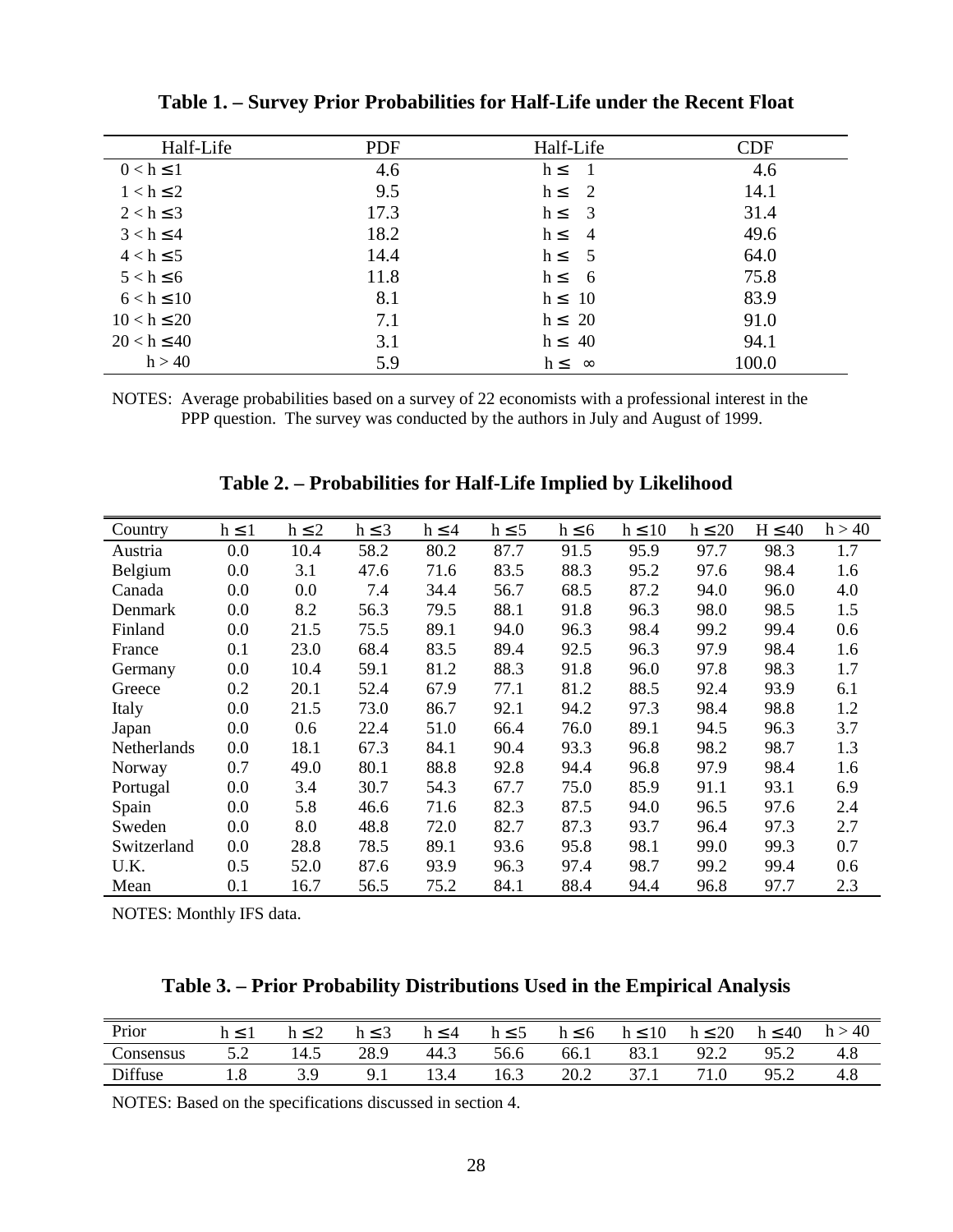| Country            |        | (a) Under Consensus Half-Life Prior |                    | (b) Under Diffuse Half-Life Prior |                    |                    |  |  |
|--------------------|--------|-------------------------------------|--------------------|-----------------------------------|--------------------|--------------------|--|--|
|                    | Median | 68 %                                | 90 %               | Median                            | 68 %               | 90 %               |  |  |
|                    |        | <b>Error Bands</b>                  | <b>Error Bands</b> |                                   | <b>Error Bands</b> | <b>Error Bands</b> |  |  |
| Austria            | 3.9    | $\left[2.1, \right]$<br>7.21        | [1.5, 13.2]        | 11.9                              | [5.5, 24.2]        | [2.7, 35.7]        |  |  |
| Belgium            | 4.1    | $\left[2.1, \right]$<br>7.71        | [0.7, 14.7]        | 12.1                              | [5.7, 24.7]        | [2.8, 35.8]        |  |  |
| Canada             | 4.7    | [2.2, 10.0]                         | [0.7, 24.5]        | 13.0                              | [5.8, 26.1]        | [2.9, 37.2]        |  |  |
| Denmark            | 4.0    | [2.1, 7.4]                          | [1.6, 14.3]        | 12.0                              | [5.7, 24.3]        | [2.7, 35.7]        |  |  |
| Finland            | 3.8    | [2.0,<br>7.01                       | [1.6, 12.9]        | 11.9                              | [5.6, 24.2]        | [2.6, 35.7]        |  |  |
| France             | 3.9    | $\left[2.1, \right]$<br>7.21        | [1.5, 13.8]        | 12.1                              | [5.5, 24.2]        | [2.7, 35.6]        |  |  |
| Germany            | 4.0    | 7.21<br>$\left[2.1, \right]$        | [1.6, 13.8]        | 12.0                              | [5.6, 24.6]        | [2.7, 35.8]        |  |  |
| Greece             | 4.0    | $\left[2.1, \right]$<br>7.41        | [1.5, 14.2]        | 12.3                              | [5.5, 25.2]        | [2.7, 36.5]        |  |  |
| Italy              | 3.9    | $\left[2.0, \right]$<br>7.11        | [0.7, 12.9]        | 11.9                              | [5.6, 23.9]        | [2.7, 35.4]        |  |  |
| Japan              | 4.2    | $\left[2.2, \right]$<br>7.81        | [0.7, 14.2]        | 11.7                              | [5.8, 23.6]        | [2.9, 34.9]        |  |  |
| <b>Netherlands</b> | 3.9    | $\left[2.1, \right]$<br>7.21        | [1.6, 13.7]        | 12.1                              | [5.6, 24.6]        | [2.7, 35.7]        |  |  |
| Norway             | 3.7    | 6.91<br>$\left[2.0, \right]$        | [1.6, 12.6]        | 12.0                              | [5.5, 24.4]        | [2.6, 36.0]        |  |  |
| Portugal           | 4.2    | $\left[2.1, \right]$<br>8.01        | [1.6, 16.5]        | 12.4                              | [5.6, 25.2]        | [2.7, 36.5]        |  |  |
| Spain              | 4.1    | $\left[2.1, \right]$<br>7.61        | [1.6, 14.3]        | 11.9                              | [5.6, 24.1]        | [2.7, 35.4]        |  |  |
| Sweden             | 4.1    | $\left[2.1, \right]$<br>7.6]        | [1.5, 14.8]        | 12.1                              | [5.6, 24.6]        | [2.7, 35.8]        |  |  |
| Switzerland        | 3.7    | $\left[2.0, \right]$<br>6.7]        | [0.7, 11.7]        | 11.7                              | [5.6, 23.7]        | [2.6, 35.1]        |  |  |
| U.K.               | 3.7    | [2.0,<br>6.6                        | [0.7, 11.7]        | 11.7                              | [5.4, 23.7]        | [2.6, 35.3]        |  |  |
| Mean               | 4.0    | 7.4]<br>$\left[2.1, \right]$        | [1.3, 13.8]        | 12.0                              | [5.6, 24.4]        | [2.7, 35.8]        |  |  |

**Table 4. – Posterior Median for Half-Life and Error Bands**

NOTES: Monthly IFS data.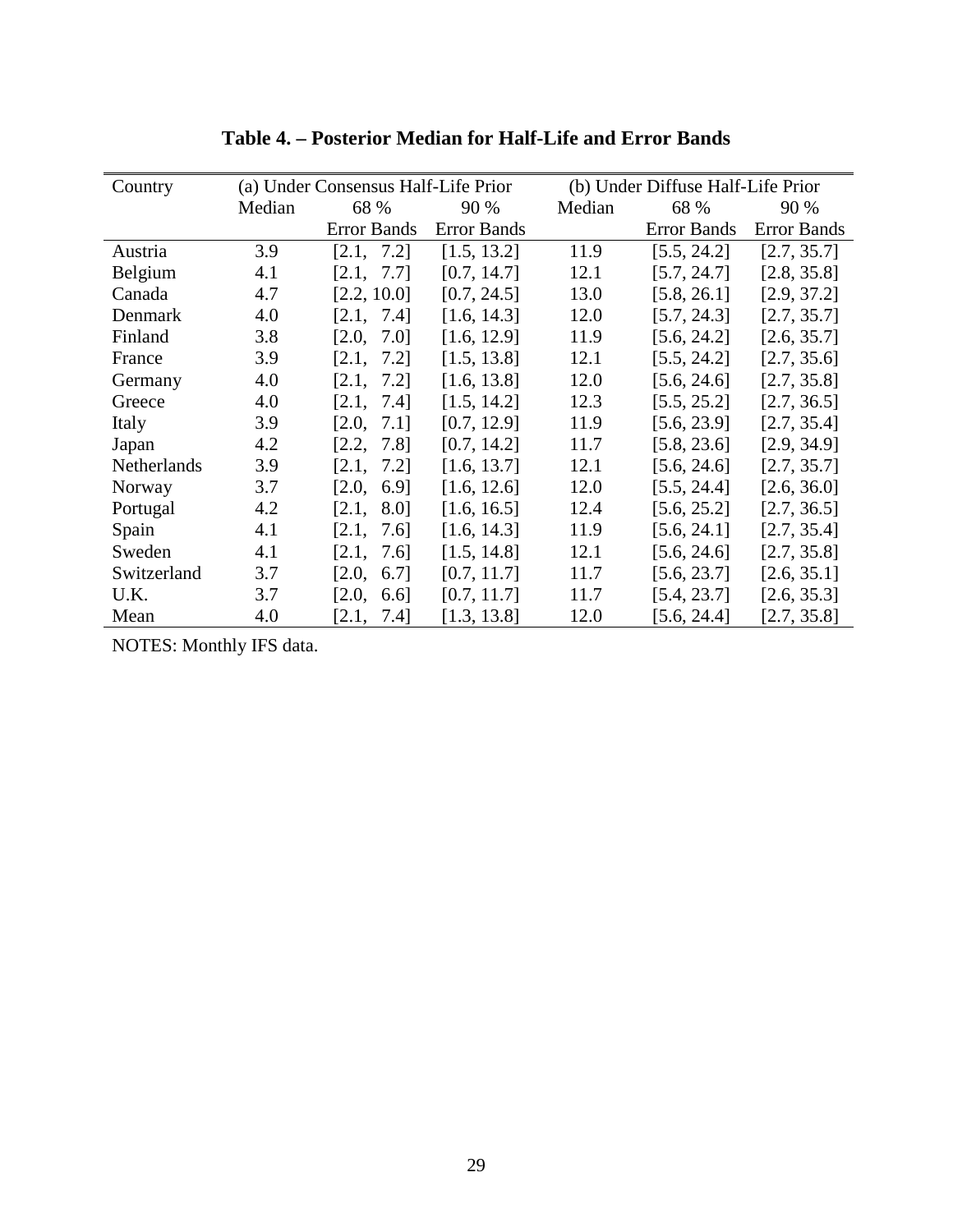## **Table 5. - Posterior Probabilities for Half-Life**

| Country     | $h \leq 1$ | $h \leq 2$ | $h \leq 3$ | $h \leq 4$ | $h \leq 5$ | $h \leq 6$ | $h \leq 10$ | $h \leq 20$ | $h \leq 40$ | h > 40 |
|-------------|------------|------------|------------|------------|------------|------------|-------------|-------------|-------------|--------|
| Austria     | 5.0        | 12.9       | 32.3       | 50.4       | 65.7       | 77.0       | 91.8        | 97.2        | 98.6        | 1.4    |
| Belgium     | 5.1        | 11.9       | 30.7       | 47.7       | 62.8       | 74.4       | 90.7        | 96.6        | 98.2        | 1.8    |
| Canada      | 5.3        | 9.5        | 27.4       | 40.2       | 52.8       | 64.0       | 84.1        | 93.8        | 96.6        | 3.4    |
| Denmark     | 4.9        | 12.6       | 31.6       | 49.6       | 65.0       | 76.2       | 91.0        | 96.8        | 98.2        | 1.8    |
| Finland     | 4.8        | 13.8       | 33.8       | 52.3       | 67.6       | 78.2       | 92.2        | 97.4        | 98.7        | 1.3    |
| France      | 4.9        | 13.3       | 32.7       | 50.9       | 66.6       | 77.3       | 91.6        | 97.0        | 98.3        | 1.7    |
| Germany     | 4.9        | 13.1       | 32.2       | 50.0       | 65.3       | 76.4       | 91.5        | 97.0        | 98.5        | 1.5    |
| Greece      | 5.0        | 12.7       | 31.9       | 49.6       | 64.6       | 75.9       | 90.9        | 96.8        | 98.3        | 1.7    |
| Italy       | 5.1        | 13.5       | 33.0       | 51.5       | 67.0       | 77.7       | 92.3        | 97.2        | 98.5        | 1.5    |
| Japan       | 5.4        | 10.4       | 29.6       | 45.7       | 61.4       | 73.2       | 90.5        | 97.1        | 98.6        | 1.4    |
| Netherlands | 4.9        | 13.0       | 32.5       | 50.9       | 66.4       | 77.2       | 91.7        | 96.9        | 98.2        | 1.8    |
| Norway      | 4.8        | 14.1       | 34.3       | 53.4       | 68.7       | 79.0       | 92.6        | 97.4        | 98.6        | 1.4    |
| Portugal    | 4.9        | 11.5       | 29.7       | 46.1       | 60.9       | 72.6       | 89.3        | 95.9        | 97.7        | 2.2    |
| Spain       | 5.0        | 12.0       | 31.4       | 48.2       | 63.7       | 74.9       | 90.8        | 96.8        | 98.3        | 1.7    |
| Sweden      | 5.0        | 12.6       | 31.2       | 48.2       | 63.2       | 74.4       | 90.5        | 96.6        | 98.1        | 1.9    |
| Switzerland | 5.1        | 13.9       | 34.5       | 54.3       | 69.9       | 80.3       | 93.4        | 97.8        | 98.9        | 1.1    |
| U.K.        | 5.1        | 15.2       | 35.7       | 55.7       | 71.3       | 80.9       | 93.3        | 97.8        | 98.9        | 1.1    |
| Mean        | 5.0        | 12.7       | 32.0       | 49.7       | 64.9       | 75.9       | 91.1        | 96.8        | 98.3        | 1.7    |

### **(a) Under Consensus Half-Life Prior**

## **(b) Under Diffuse Half-Life Prior**

| Country     | $h \leq 1$ | $h \leq 2$ | $h \leq 3$ | $h \leq 4$ | $h \leq 5$ | $h \leq 6$ | $h \leq 10$ | $h \leq 20$ | $h \leq 40$ | h > 40 |
|-------------|------------|------------|------------|------------|------------|------------|-------------|-------------|-------------|--------|
| Austria     | 0.0        | 1.7        | 6.8        | 10.7       | 13.8       | 18.3       | 40.1        | 76.9        | 97.5        | 2.4    |
| Belgium     | 0.0        | 1.3        | 6.3        | 9.9        | 13.2       | 17.4       | 39.1        | 76.2        | 97.5        | 2.5    |
| Canada      | 0.0        | 1.2        | 5.6        | 10.3       | 13.2       | 16.8       | 35.2        | 72.8        | 96.6        | 3.4    |
| Denmark     | 0.0        | 1.6        | 6.6        | 10.2       | 13.2       | 17.4       | 39.5        | 76.3        | 97.5        | 2.5    |
| Finland     | 0.0        | 2.0        | 6.6        | 10.2       | 13.8       | 17.6       | 39.5        | 76.5        | 97.5        | 2.5    |
| France      | 0.0        | 2.1        | 7.2        | 11.0       | 14.0       | 18.3       | 39.9        | 76.3        | 97.5        | 2.5    |
| Germany     | 0.0        | 1.8        | 7.1        | 10.5       | 13.8       | 17.9       | 39.4        | 76.5        | 97.5        | 2.5    |
| Greece      | 0.0        | 1.9        | 6.5        | 11.1       | 14.5       | 18.1       | 38.4        | 74.7        | 97.0        | 3.0    |
| Italy       | 0.0        | 1.8        | 6.4        | 10.6       | 13.9       | 17.7       | 39.7        | 76.9        | 97.6        | 2.4    |
| Japan       | 0.0        | 1.2        | 5.6        | 9.6        | 12.8       | 17.0       | 40.5        | 77.8        | 98.0        | 2.0    |
| Netherlands | 0.0        | 1.9        | 6.6        | 10.7       | 13.7       | 17.4       | 38.8        | 75.9        | 97.4        | 2.6    |
| Norway      | 0.0        | 2.4        | 6.9        | 10.7       | 14.3       | 18.2       | 39.5        | 76.1        | 97.3        | 2.7    |
| Portugal    | 0.0        | 1.4        | 6.8        | 10.9       | 13.7       | 17.4       | 37.5        | 74.8        | 97.1        | 2.9    |
| Spain       | 0.0        | 1.4        | 6.5        | 10.2       | 13.3       | 17.9       | 39.3        | 76.7        | 97.6        | 2.4    |
| Sweden      | 0.0        | 1.5        | 6.6        | 10.2       | 13.6       | 18.0       | 39.5        | 76.1        | 97.4        | 2.6    |
| Switzerland | 0.0        | 2.1        | 6.6        | 10.1       | 13.8       | 18.1       | 41.0        | 78.2        | 97.7        | 2.3    |
| U.K.        | 0.0        | 2.6        | 7.0        | 11.0       | 14.2       | 18.4       | 40.8        | 77.4        | 97.6        | 2.4    |
| Mean        | 0.0        | 1.8        | 6.6        | 10.5       | 13.7       | 17.8       | 39.3        | 76.2        | 97.4        | 2.6    |

NOTES: Monthly IFS data.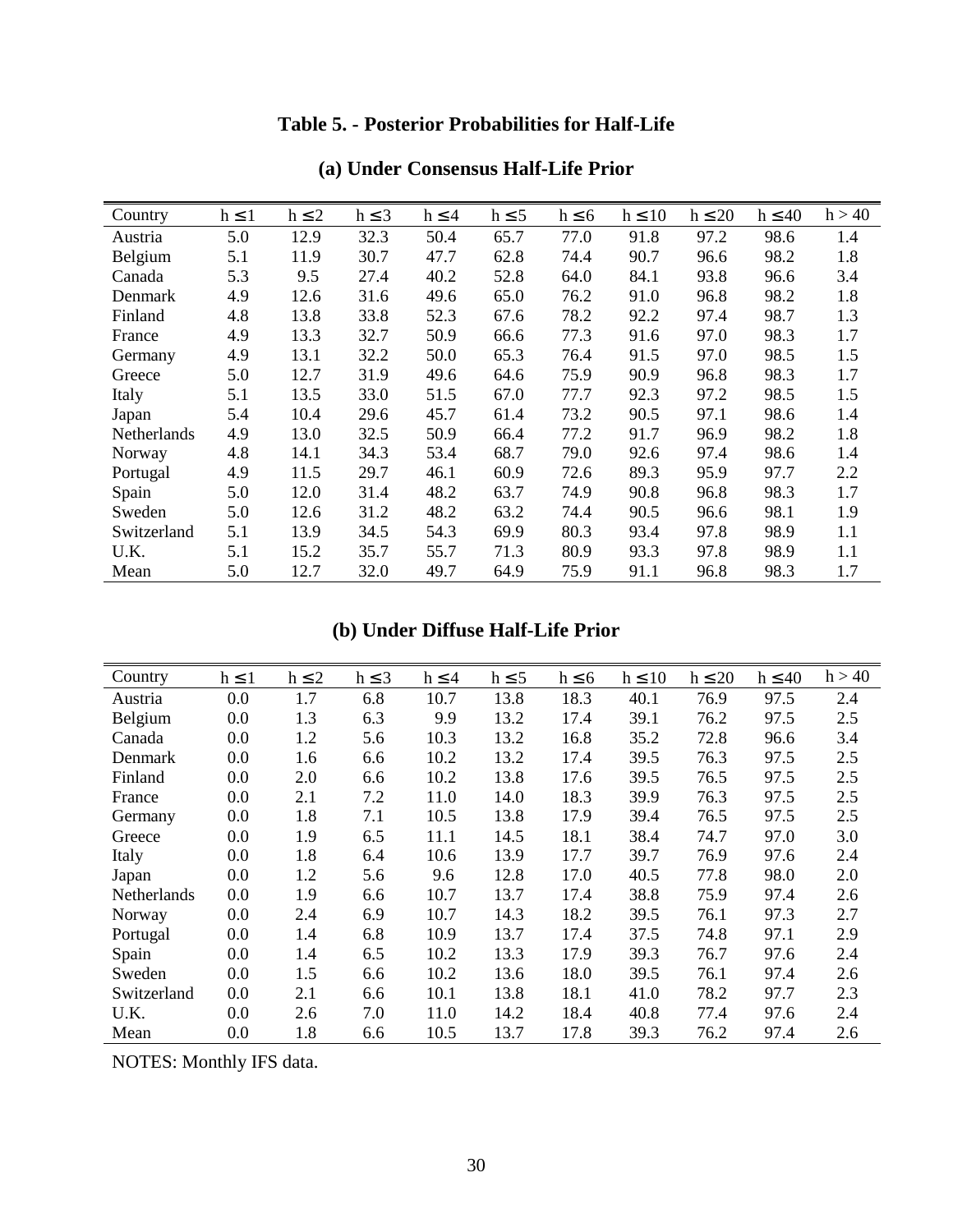

**Figure 1. - Prior P.D.F. for Half-Life Implied by**  $\rho_1 \sim U(-1,1)$ 

NOTES: Example based on AR(1) model.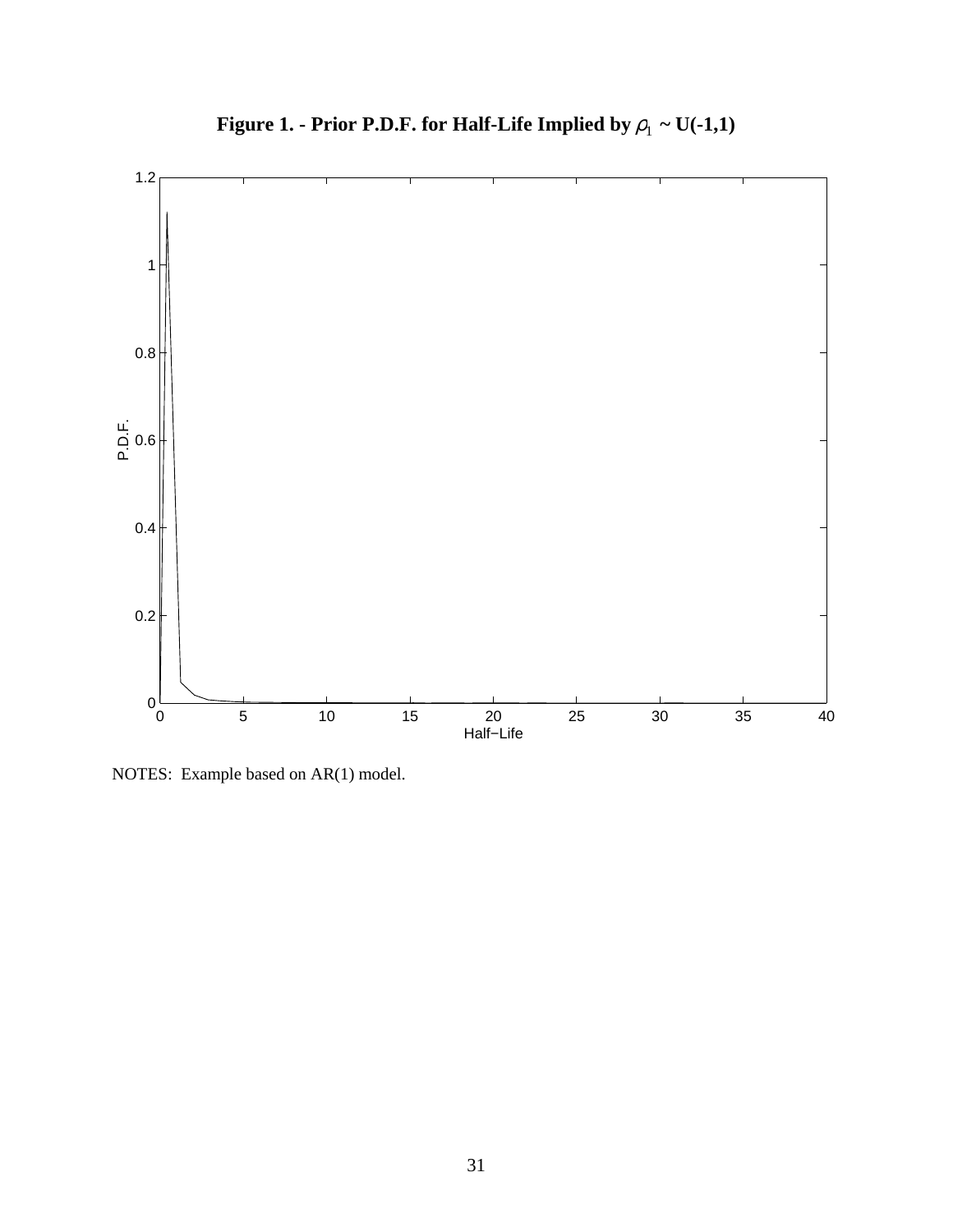

**Figure 2. – Consensus Prior for the Half-Life**

NOTES: Parametric approximation based on AR(p) model prior described in section 4.